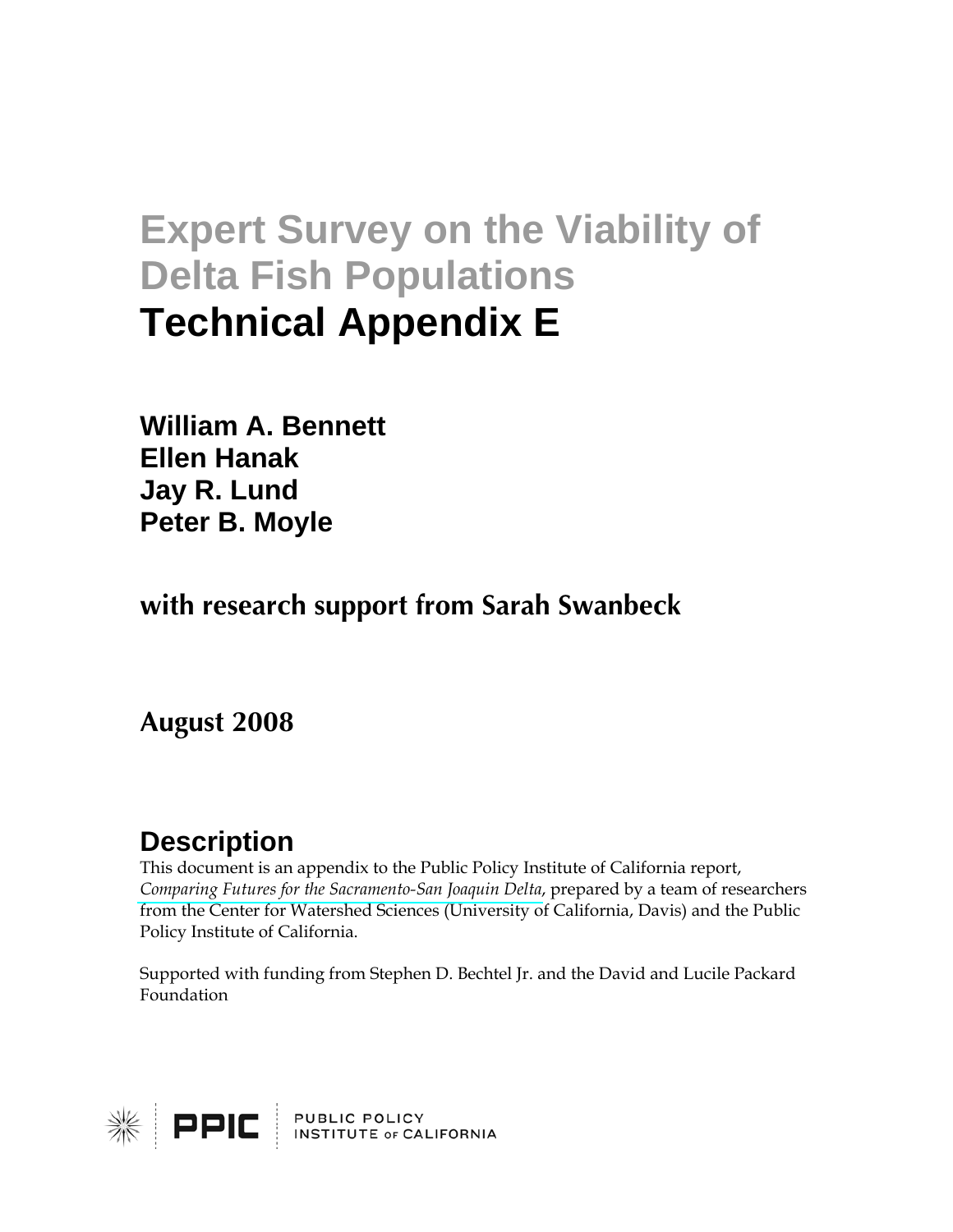The Public Policy Institute of California is dedicated to informing and improving public policy in California through independent, objective, nonpartisan research on major economic, social, and political issues. The institute's goal is to raise public awareness and to give elected representatives and other decisionmakers a more informed basis for developing policies and programs.

The institute's research focuses on the underlying forces shaping California's future, cutting across a wide range of public policy concerns, including economic development, education, environment and resources, governance, population, public finance, and social and health policy.

PPIC is a private, nonprofit organization. It does not take or support positions on any ballot measures or on any local, state, or federal legislation, nor does it endorse, support, or oppose any political parties or candidates for public office. PPIC was established in 1994 with an endowment from William R. Hewlett.

Mark Baldassare is President and Chief Executive Officer of PPIC. Thomas C. Sutton is Chair of the Board of Directors.

Copyright © 2008 by Public Policy Institute of California All rights reserved San Francisco, CA

Short sections of text, not to exceed three paragraphs, may be quoted without written permission provided that full attribution is given to the source and the above copyright notice is included.

Research publications reflect the views of the authors and do not necessarily reflect the views of the staff, officers, or Board of Directors of the Public Policy Institute of California.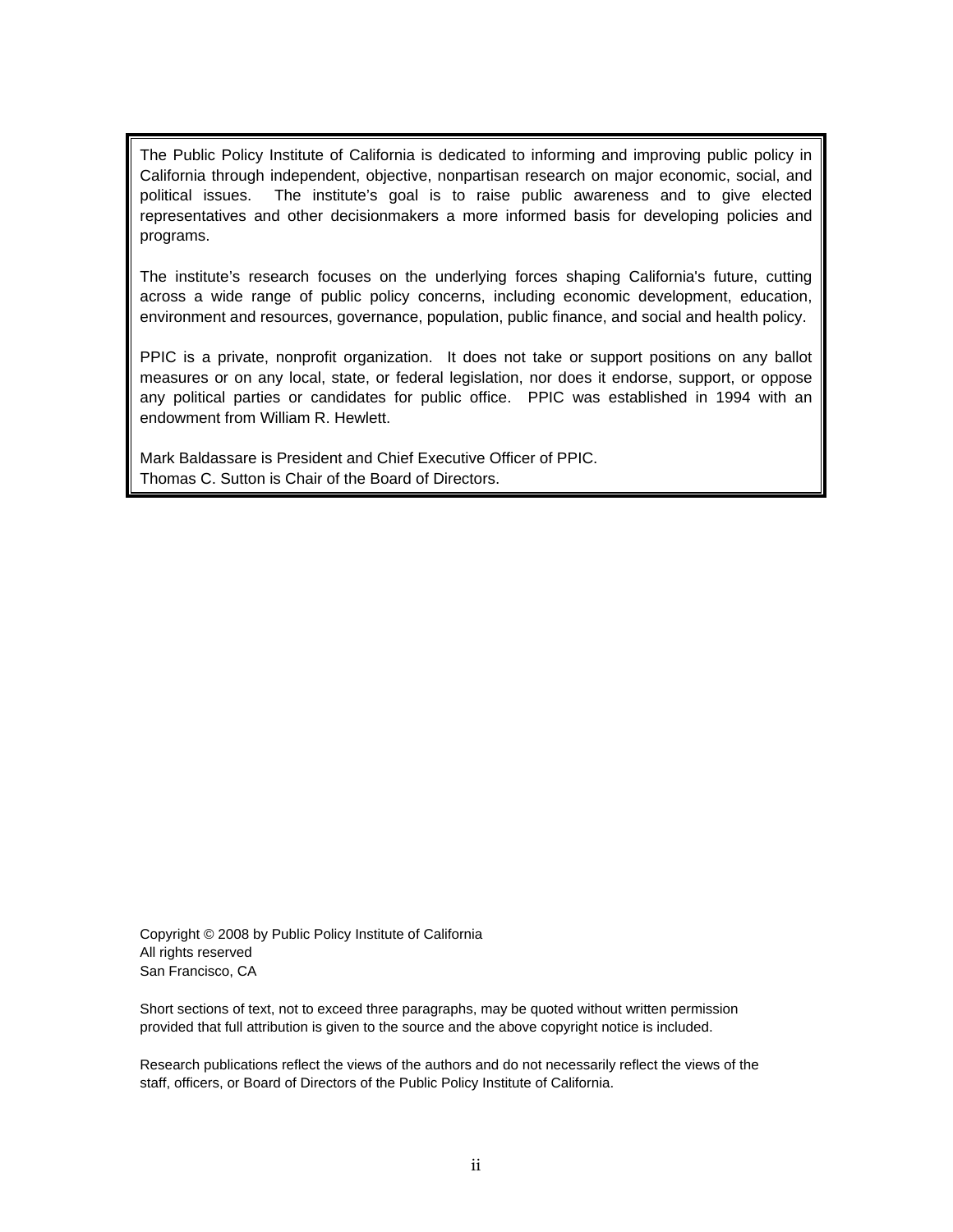# **Contents**

| Summary                                                                                                                                                | iv             |
|--------------------------------------------------------------------------------------------------------------------------------------------------------|----------------|
| Acknowledgments                                                                                                                                        | vi             |
| Introduction                                                                                                                                           | 1              |
| <b>1. ABOUT THE SURVEY</b>                                                                                                                             | 3              |
| 2. SAMPLE DEMOGRAPHICS                                                                                                                                 | $\overline{4}$ |
| 3. LIKELY SPECIES RESPONSES TO CHANGES IN DELTA WATER<br><b>MANAGEMENT FACTORS</b><br>Description of the Management Factors<br><b>Survey Responses</b> | 5<br>5<br>6    |
| 4. PROBABILITIES OF FISH SPECIES VIABILITY UNDER DIFFERENT EXPORT<br><b>MANAGEMENT ALTERNATIVES</b><br><b>Robustness Tests</b>                         | 9<br>15        |
| 5. TARGETING NEW ECOSYSTEM INVESTMENTS                                                                                                                 | 20             |
| <b>6. INTERPRETING THE SURVEY RESULTS</b>                                                                                                              | 22             |
| Conclusion                                                                                                                                             | 24             |
| Addendum E1. The Expert Survey                                                                                                                         | 25             |
| References                                                                                                                                             | 29             |
| <b>About the Authors</b>                                                                                                                               | 30             |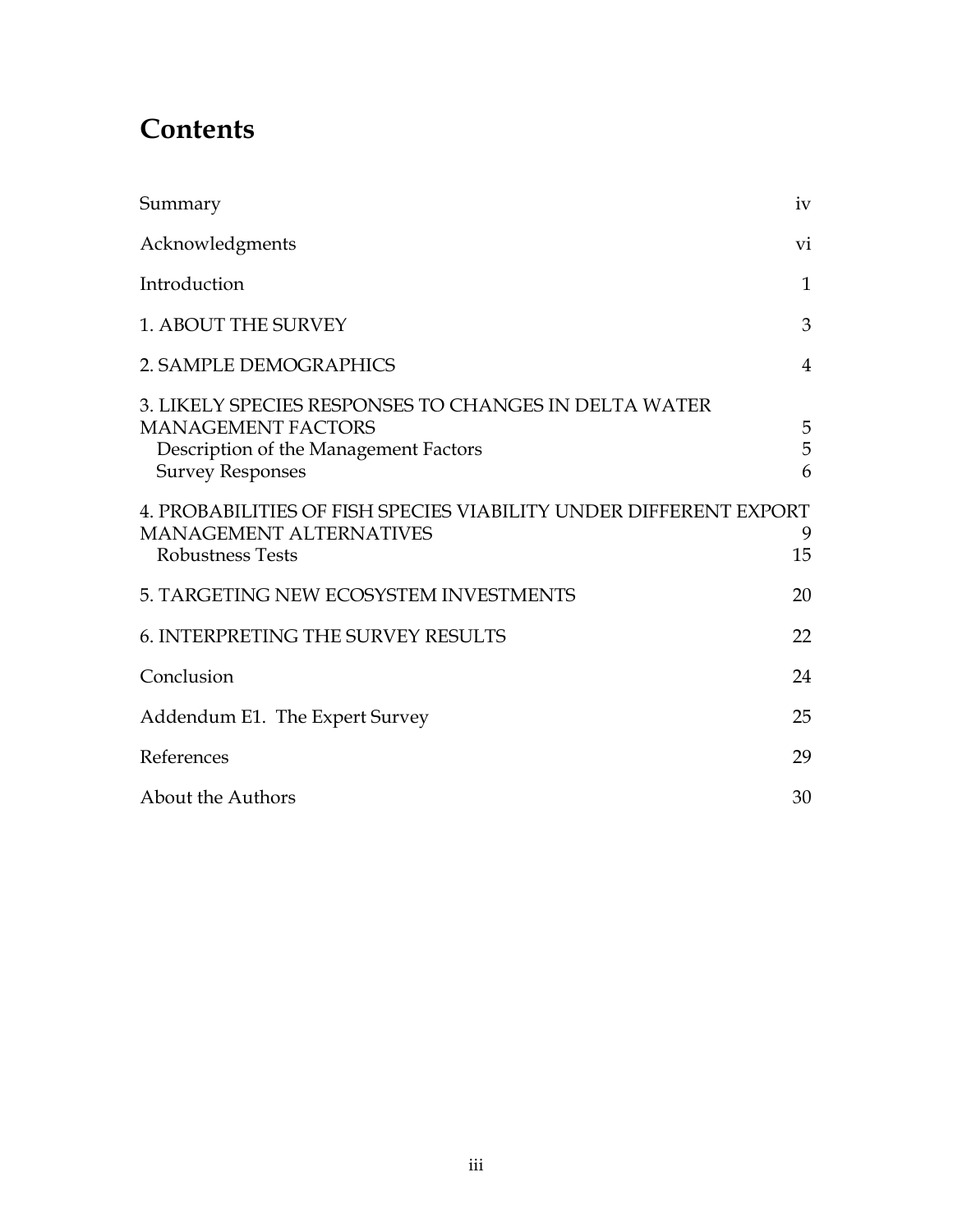### <span id="page-3-0"></span>**Summary**

In current policy efforts to assess and seek solutions to fish population declines in the Sacramento-San Joaquin Delta, there is a strong presumption that water operations have contributed to the problem and that changes in these operations could benefit some key species. There is, at the same time, considerable uncertainty about the response of fish populations to operational changes in the Delta, as well as to a variety of other stressors both now and in the future. Given that management decisions will need to be made in the face of some uncertainty, expert judgment should be useful for informing decision-making.

Here we report the collective views of 39 experts on Delta fish and ecology regarding the likely responses of some key species to water operation alternatives for the Delta. These views were recorded through an anonymous survey, administered at a meeting of the Interagency Ecological Program (IEP) Estuarine Ecology Team, held in Davis, California in early February 2008.

The survey first asked respondents to gauge the likely effects on four key Delta fish species (delta smelt, longfin smelt, young-of-year striped bass, and juvenile Sacramento River Chinook salmon) of significant increases or decreases in seven individual water management factors: volumes of South Delta export pumping, rates of Delta island flooding, levels of western Delta salinity, volumes of cross-Delta flow, levels of San Joaquin River salinity, volumes of Sacramento River flow, and upstream withdrawals on the Sacramento River. The responses suggest that changes in South Delta pumping and in volumes of Sacramento River water available in the Delta are much more important for fish than other factors – with more pumping and lower Sacramento River volumes potentially causing substantial harm.

The survey then asked respondents to estimate the probability of viable populations of these same fish species under four water export management alternatives: (1) continuing the current policy of pumping water through the Delta ("in-Delta" pumping); (2) diverting exports around the Delta through a peripheral canal; (3) combining the first two strategies ("dual" conveyance); or (4) ending exports altogether. Respondents were asked to provide a range of estimates, with the low end corresponding to a scenario where all water operations are done "wrong" from the standpoint of fish health, and the high end corresponding to a scenario where all things are done "right." Estimates were solicited for current Delta conditions and for conditions some decades into the future, for a Delta experiencing significant sea level rise and permanent island flooding.

A majority of respondents thought that all three strategies that allow continued water exports (continued in-Delta pumping, a peripheral canal, and a dual facility) pose higher risks to these key fish species than the alternative of ending exports. However, the details of how export strategies are implemented can greatly improve the prospects for fish – as seen by the substantial spread between the high and low estimates for viability (generally at least 20 percentage points). For delta smelt, longfin smelt, and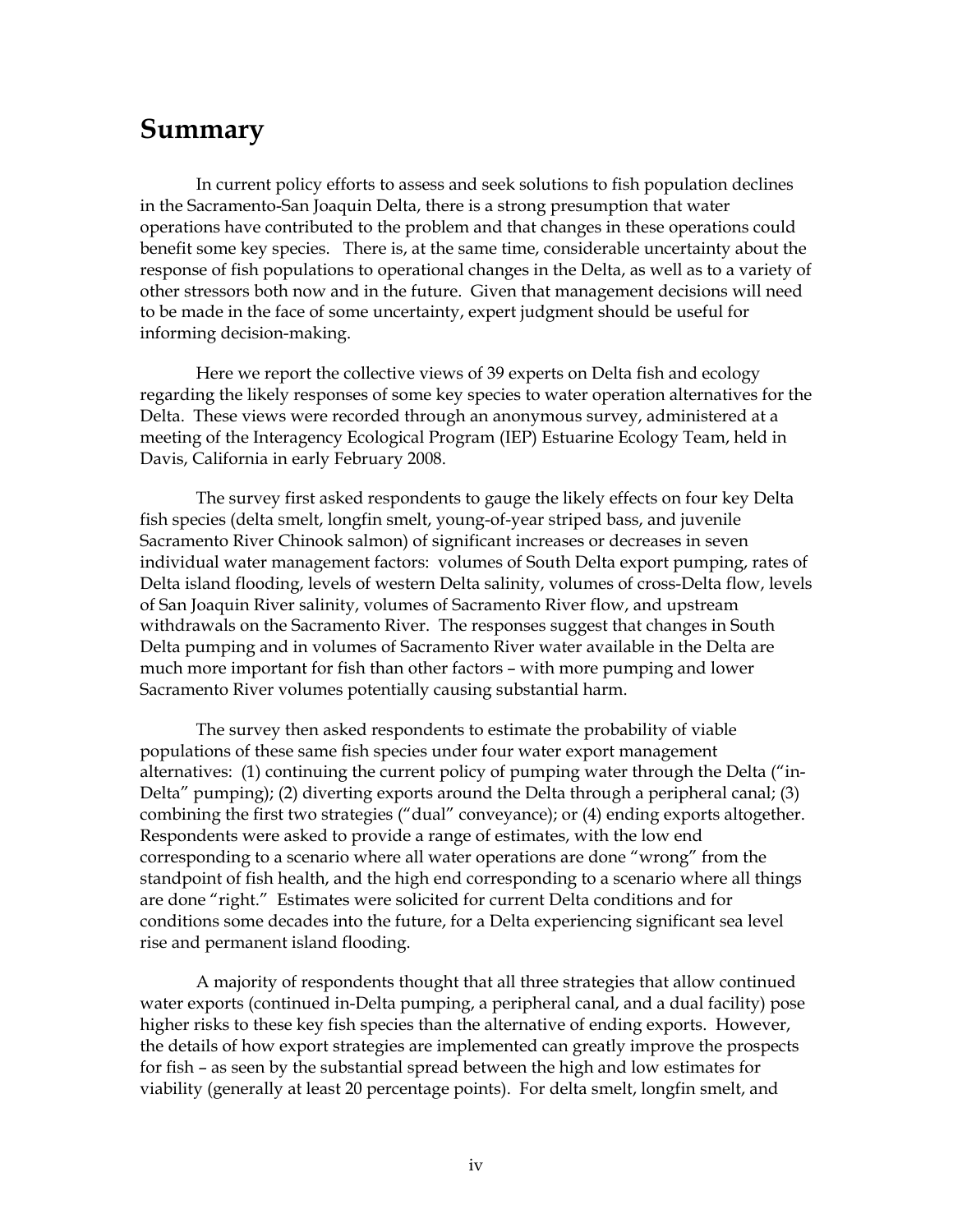striped bass, continued in-Delta pumping is considered the worst of all options by most respondents, with a canal-based solution (alone or as a dual facility) offering a greater likelihood of improvement. For Chinook salmon, there is less difference among in-Delta pumping and the canal-based solutions, although these latter present a somewhat better potential for performance under future conditions.

The experts strongly concur that the prospects for many desirable Delta fish will diminish significantly with climate change and other altered conditions in the Delta under all four export management alternatives, including ending exports. In particular, the delta smelt face significant risks of extinction, especially with continued in-Delta pumping of water exports.

A final section of the survey solicited open-ended suggestions on how to improve conditions for fish in the future Delta through ecosystem investments. The three largest categories of improvements included improvements in aquatic habitat, changes in water operations, and reduction of contaminants in Delta waters.

In the main report and Appendix J, we use the results of this expert survey as information in our assessment of likely fish responses to the four broad Delta export management alternatives examined here. Future work of this nature would provide the opportunity to explore more nuanced implementation of management options (e.g., the role of seasonal sensitivity to management decisions) to provide guidance for developing and implementing Delta ecosystem and water management actions.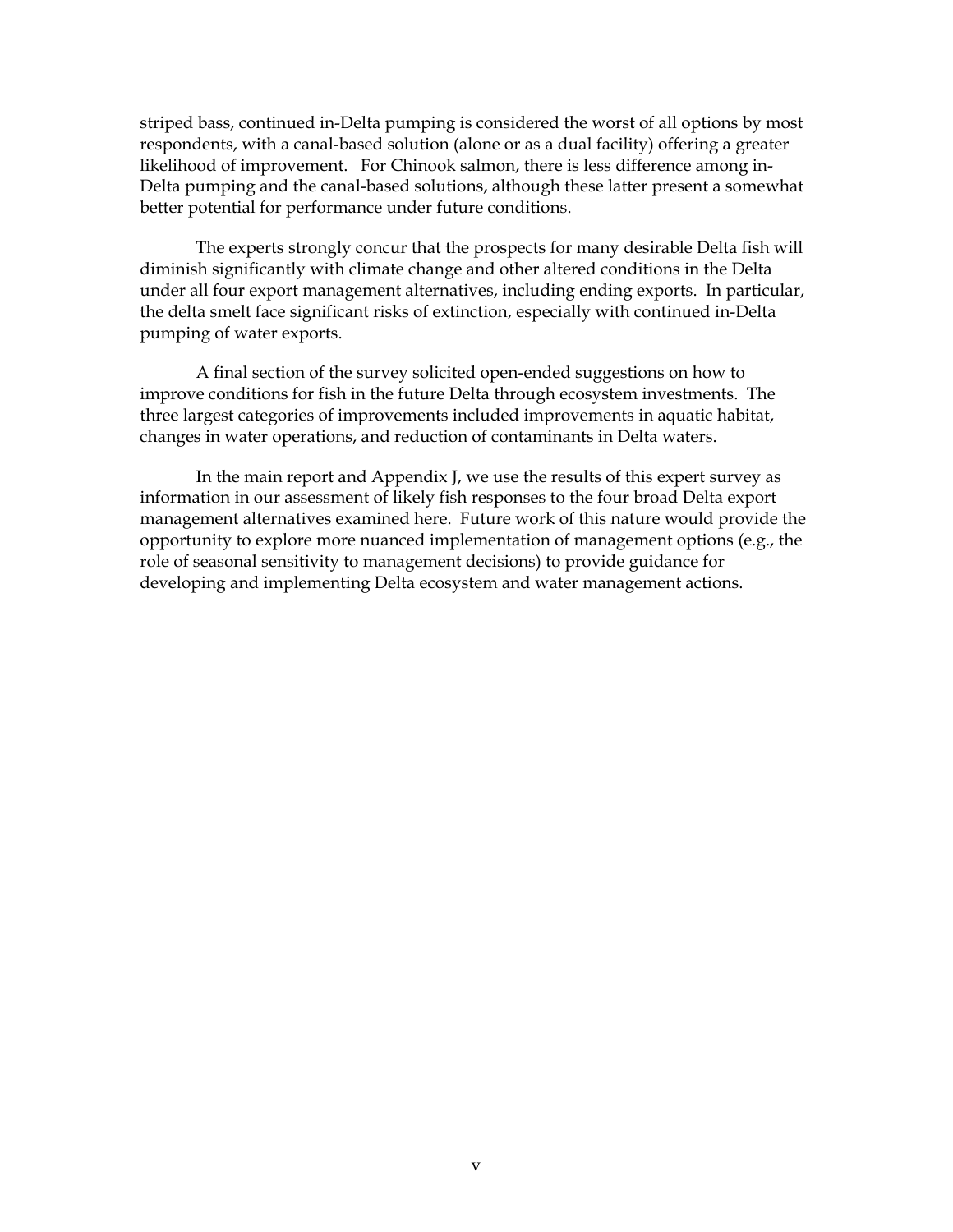# <span id="page-5-0"></span>**Acknowledgments**

We are most grateful to the organizers and members of the Interagency Ecological Program's Estuarine Ecology Team for making room in their February 2008 meeting agenda for this expert survey and for their thoughtful and good-natured participation in the survey exercise and associated discussions. We also thank Jed Kolko, Judith Meyer, Kenny Rose, and Anthony Saracino for helpful comments on an earlier draft. We alone are responsible for any errors or omissions.

Research publications reflect the views of the authors and do not necessarily reflect the views of the staff, officers, or Board of Directors of the Public Policy Institute of California.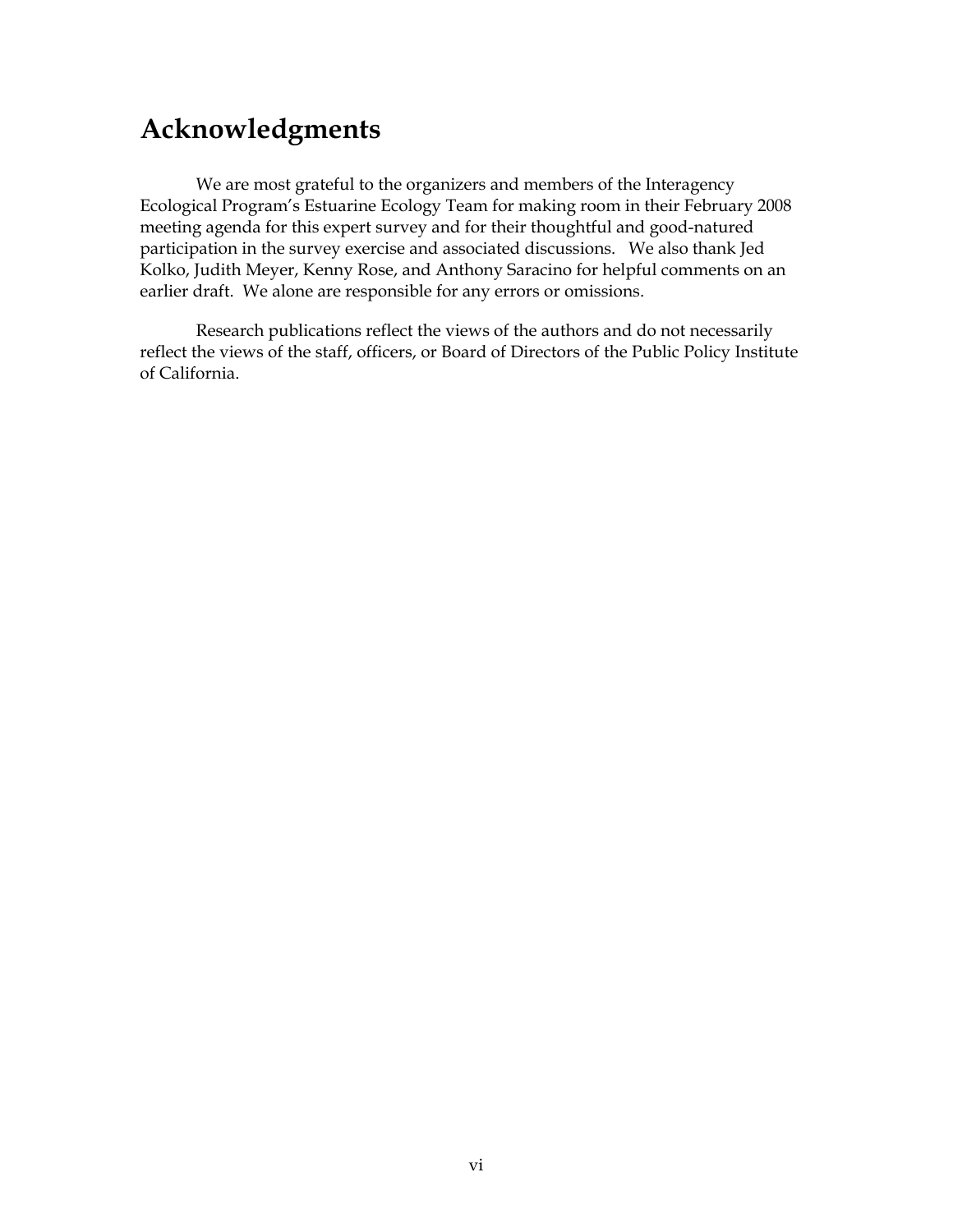# <span id="page-6-0"></span>**Introduction**

A central challenge for sustainable management of the Sacramento-San Joaquin Delta is making the Delta a better place for desirable fish species, especially native species currently in severe decline.<sup>[1](#page-6-1)</sup> Five fish species are listed under state and federal Endangered Species Acts, and their population declines have become a growing management and regulatory concern. These concerns have accelerated over the past year. Since September, 2007, the export pumps in the southern Delta have been operating at reduced levels under a federal court order by Judge Oliver Wanger because the two export projects (the Central Valley Project and the State Water Project) were found to be in violation of the federal Endangered Species Act regarding the endemic delta smelt, whose populations are dangerously low.[2](#page-6-2)

Following fall 2007 fish surveys, which registered the lowest numbers on record for longfin smelt, another pelagic (or "open water") species that lives in the Delta, this fish was determined to be a "candidate species" for listing under the California Endangered Species Act in February 2008. This action sets a one-year schedule for a final determination regarding listing and it implies additional regulations at the pumps will be needed to accommodate the different seasonal movements of this fish.

Further cutbacks may be ordered as the result of a second decision by Judge Wanger (April 2008) to protect the listed winter- and spring-run Chinook salmon, both in decline. Since 2006, there has also been a rapid decline of fall-run Chinook salmon, forcing closure of the ocean commercial and sport fisheries in California and most of Oregon for 2008. Salmon migrate through the Delta on their way to and from the ocean and upstream spawning sites.

In current policy efforts to assess and seek solutions to the fish declines, there is a strong presumption that water operations have contributed to the problem, and that changes in these operations could benefit key species. There is, at the same time, considerable uncertainty about the response of fish populations to possible operational changes in the Delta, as well as to a variety of other stressors both now and in the future, including biotic stressors such as invasive species, and abiotic stressors such as exposure to toxic chemicals, rising water temperatures, Delta island flooding, and changes in ocean conditions. Although scientific research will continue to advance our knowledge of fish responses to various factors, we are far from having a complete understanding of these complex biological and ecological processes, and will never be able to predict their outcomes with a high degree of certainty. Thus, management decisions will need to be made in the face of large uncertainty. In this context, expert judgment should be useful in informing decisionmaking.

 $\overline{a}$ 

 $1$  For a list of these fish species, see Appendix D to the main report.

<span id="page-6-2"></span><span id="page-6-1"></span><sup>&</sup>lt;sup>2</sup> The final order was issued in December 2007. See Natural Resources Defense Council, et al. v. Kempthorne, Findings of Fact and Conclusions of Law Re Interim Remedies Re: Delta Smelt ESA Remand and Reconsultation, United States District Court, Eastern District of California, 1:05-cv-1207 OWW GSA (2007) .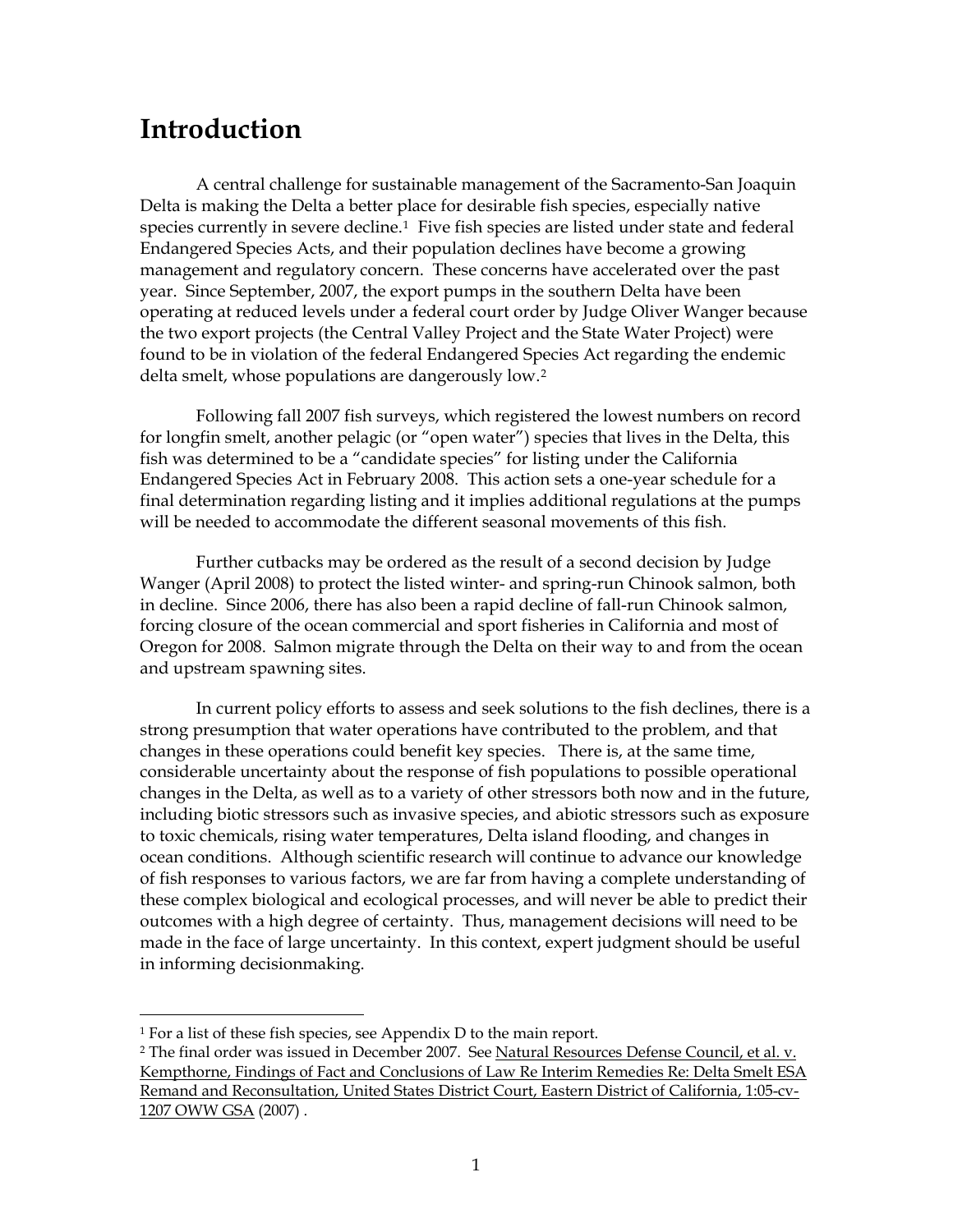Here we report the views of a large group of experts on Delta fish and ecology regarding the likely responses of key species to water operation alternatives for the Delta. These views were recorded through an anonymous written survey, administered to members of the Estuarine Ecology Team (EET). The EET is a group of scientific experts on the Delta from California research institutions and government agencies that has been serving as a peer-review forum on Delta ecology issues through bimonthly meetings since the late 1980s. The survey was conducted at the group's February 6, 2008 meeting, held in Davis, California.

This rapid response survey solicited information based on experts' knowledge on the Delta fishes and ecology. As discussed further in the main report and Appendix J, we sought this expert input to aid our analysis of the likely responses of key Delta fishes to the four main alternatives for Delta exports: (1) continued through-Delta export pumping; (2) water conveyance around the Delta (a peripheral canal), (3) a dual conveyance system, combining the first two alternatives, and (4) eliminating the Delta as a source of water for export users. In the remainder of this appendix, we provide a brief overview of the survey and then present results for each part of the survey. A concluding section summarizes main findings.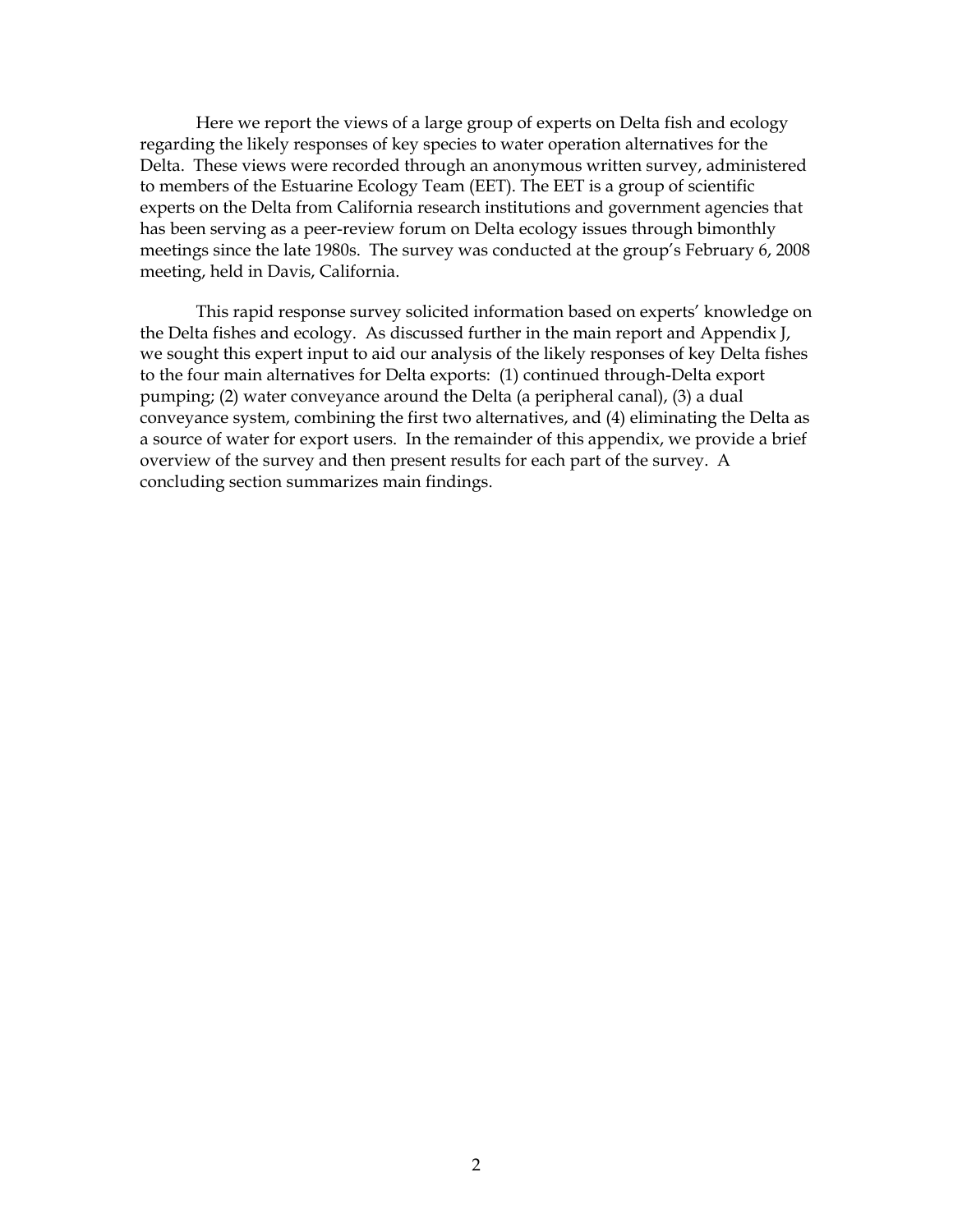### <span id="page-8-0"></span>**1. About the Survey**

 $\ddot{\phantom{a}}$ 

The survey consisted of four sections: respondent characteristics (part I), likely species responses to changes in water management factors (part II), probabilities of fish species viability under different Delta export management alternatives, now and in the future (part III), and suggestions for new ecosystem investments (part IV). The focus for parts II and III was on four key fish species, including three pelagic species that have been in serious decline (delta smelt, longfin smelt, and young-of-year (YOY) striped bass) and juvenile Chinook salmon (labeled "Sacramento River" salmon on the survey instrument).[3](#page-8-1) For part IV, respondents could provide more general views about fish and ecosystem response through open-ended answers. The survey instrument is reproduced in an addendum to this appendix.

The survey session began with respondents filling out Parts I and II of the survey, followed by a group discussion. The survey team then presented some hydrodynamic modeling results for different Delta management alternatives under current and future conditions, as described below. Respondents then filled out Parts III and IV, followed, again, by group discussion. Respondents had the option to change their responses to these sections afterwards. Only one person changed the answers to Part III, and the results presented here include these revised answers. Some respondents completed their answers to the open-ended Part IV after the final group discussion.

Of the 45 surveys collected, 39 to 40 are used for the analysis. Four surveys were dropped because of respondent inexperience, defined as less than two years of experience in the Delta or no more than one year of Delta experience and less than three years of general experience in fish and aquatic ecosystems. Incomplete answers led one more survey to be dropped in Part II and two to be dropped in Part III. Unless noted, results are presented for the 39 complete surveys.

<span id="page-8-1"></span><sup>&</sup>lt;sup>3</sup> Although we did not specify the kind of Chinook salmon in our questionnaire, we assume that most respondents were thinking principally of juvenile fall-run Chinook, which are the most abundant of the four runs present, although the listed winter- and spring-run Chinook were presumably also part of their consideration.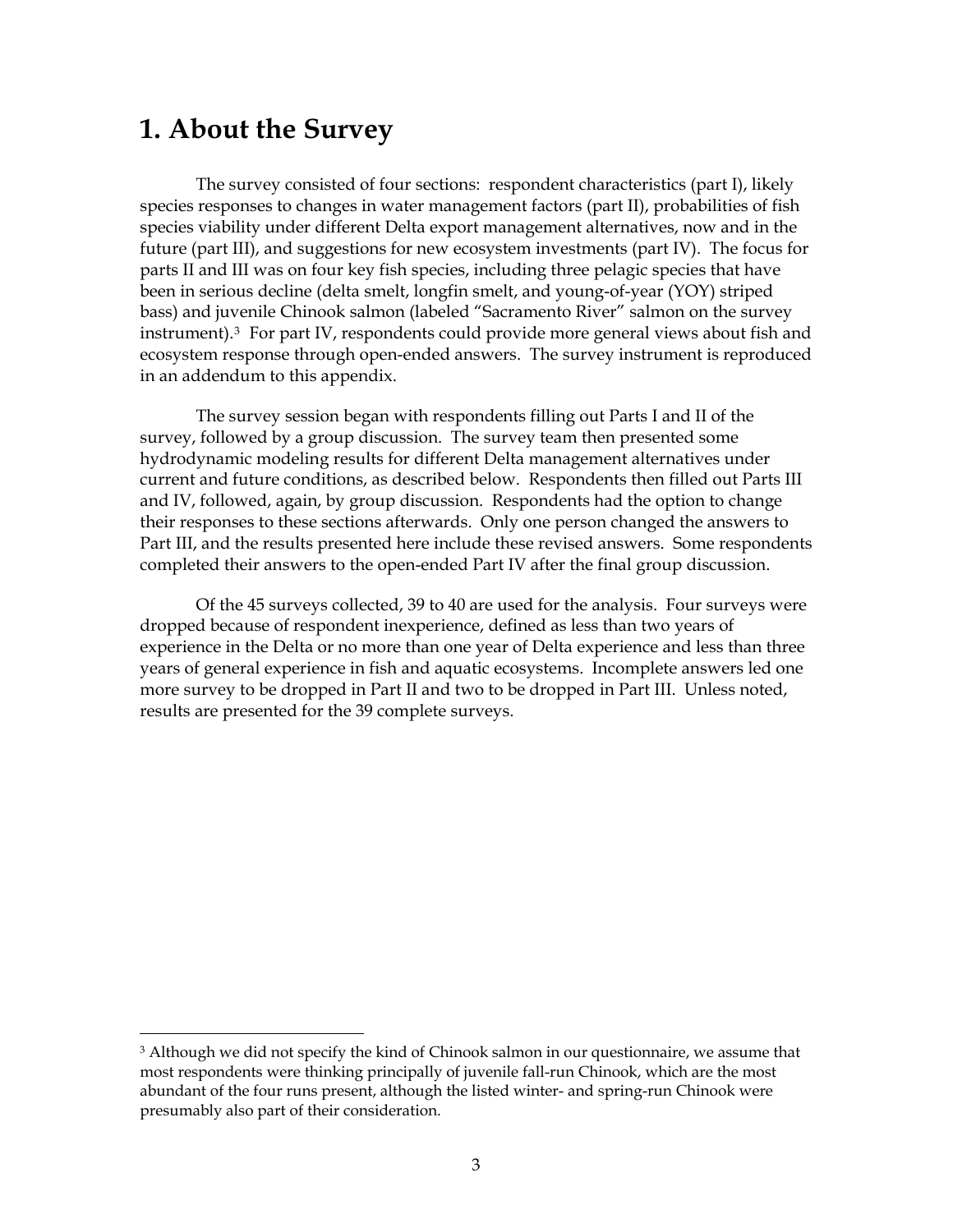# <span id="page-9-1"></span><span id="page-9-0"></span>**2. Sample Demographics**

Table E.1 summarizes respondents' professional characteristics. Two-thirds of the experts are biologists, with academia and the state each accounting for a third of employers. Among biologists, most indicated a broad specialization in fish (20), with a handful in other areas (zooplankton: 5; primary producers: 2).

|                  | <b>Employer</b> |                   |       |              |         |            |       |       |  |  |  |
|------------------|-----------------|-------------------|-------|--------------|---------|------------|-------|-------|--|--|--|
| Profession       | Academic        | <b>Consultant</b> | Local | <b>State</b> | Federal | <b>NGO</b> | Other | Total |  |  |  |
| <b>Biologist</b> |                 |                   |       |              | u       |            |       | 27    |  |  |  |
| Hydrodynamicist  |                 |                   |       |              |         |            |       |       |  |  |  |
| Other            |                 |                   |       |              |         |            |       | 5     |  |  |  |
| $\tau$ otal      |                 |                   | 4     | 13           | 4       |            |       | 39    |  |  |  |

**Table E.1. Professional characteristics of survey respondents (number of respondents)** 

Sample excludes 4 biologists (1 academic and 3 state) and 2 respondents from "other" fields dropped for inexperience or missing values. Respondents were dropped for inexperience if <2 years working on the Delta or <1 year working on the Delta and <3 years working on fish.

Respondents had an average of 13 years working on fish or aquatic ecosystems in the Delta, and nearly 19 years of general experience on these topics (Table E.2).

|                  | <b>Delta</b> | <b>California</b> | General |
|------------------|--------------|-------------------|---------|
| Mean             | 13.4         | 15.4              | 18.6    |
| (std. deviation) | (10.6)       | (11.2)            | (11.6)  |
| Minimum          |              |                   | 3       |
| Maximum          | 35           | 38                | 43      |
| $n - 20$         |              |                   |         |

**Table 2. Respondent experience in fish and/or aquatic ecosystems (years)** 

 $n = 39$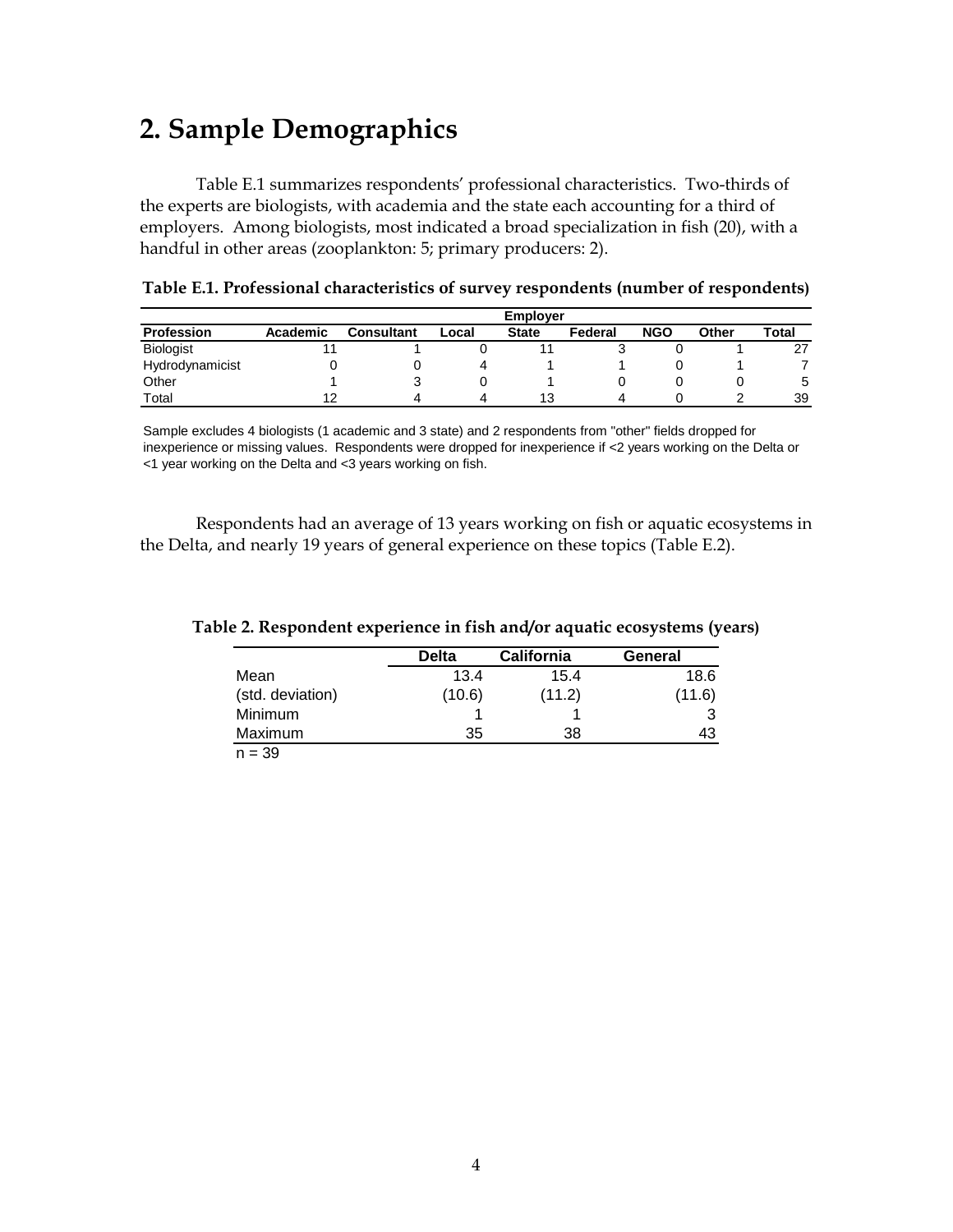# <span id="page-10-0"></span>**3. Likely Species Responses to Changes in Delta Water Management Factors**

Part II of the survey asked respondents to give their sense of the likely effects on the four fish species of a substantial increase or decrease in a variety of individual Delta water management factors: pumping of exports from the South Delta, rates of Delta island flooding, salinity in the western Delta, cross-Delta flows, salinity of the San Joaquin River, volume of Sacramento River flows into the Delta, and withdrawals from the Sacramento River upstream of the Delta.

### **Description of the Management Factors**

These seven factors are integral parts of current water management in the Delta:

- 1. *South Delta pumping.* The pumps in the South Delta are the primary tool for moving exports to points south and west of the Delta. They have been the focus of the recent court decision by Judge Wanger regarding delta smelt, given their role in entraining fish and disturbing natural flows within the Delta.
- 2. *Island flooding rate.* Delta islands have been flooding on a regular basis (166 times in the last 100 years – see Chapter 2 of the main report), and the default policy has been to repair levees and restore islands in the wake of these failures, on the assumption that not only Delta land uses, but also Delta freshwater uses, depend on retaining current land forms. Recently, there has been some debate about whether increased open-water habitat – which results if islands are not repaired when they flood - would help or harm the Delta's native fish species (Chapter 5 of the main report and Appendix D).
- 3. *Western Delta salinity.* Salinity intrusion from the ocean and bay, on the Delta's western edge, is a concern for agricultural and urban water users and Delta fish species. Current policy uses a combination of reservoir releases and management of export volumes to keep the Delta fresh enough for agricultural and urban uses. In addition, salinity levels in the western Delta are limited during the spring (February to June) to favor conditions for the delta smelt and other pelagic species (the "X2" criterion).
- 4. *Cross-Delta flow.* To facilitate export pumping through the South Delta pumps, cross-Delta flows are manipulated by channeling some Sacramento River water through an artificial cross-Delta channel at Walnut Grove in the northern Delta. This action increases flows across the Delta and reduces flows remaining in the lower Sacramento River.
- 5. *San Joaquin River salinity.* The high levels of salinity in the San Joaquin River as it enters the southern Delta pose another management challenge. Extensive upstream diversions limit the natural freshwater flow from this river, and saline agricultural drainage from San Joaquin Valley farms increase the concentration of salts flowing into the southern Delta.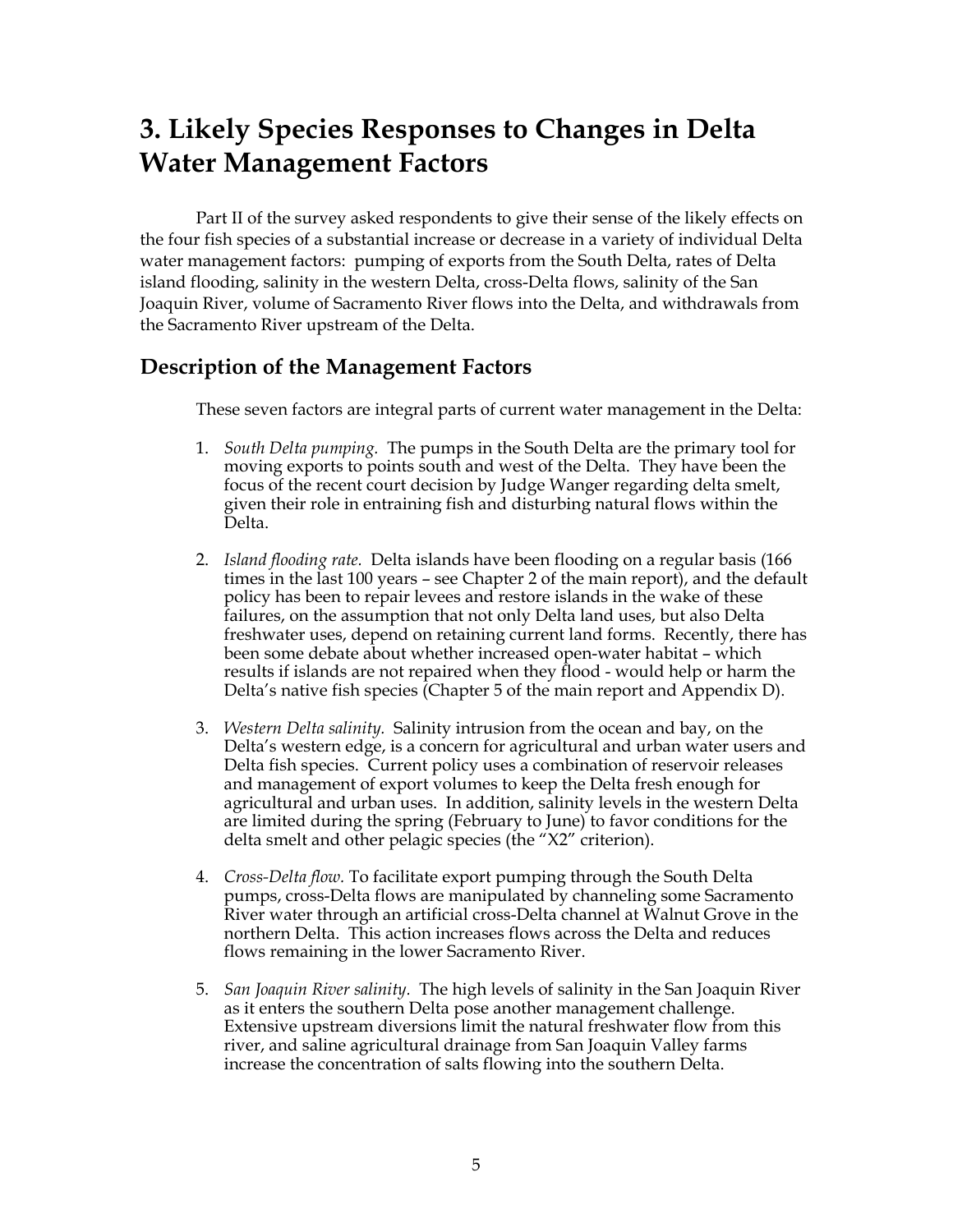- <span id="page-11-0"></span>6. *Sacramento River flow.* The Sacramento River is the primary source of freshwater into the Delta. Flows are currently regulated to provide the ability to export water year-round. Upstream diversions (see below) also limit flows.
- 7. *Sacramento River withdrawals.* Upstream withdrawals on the Sacramento River are an important and potentially growing source of diversions from the Delta watershed (main report, chapter 7). If a peripheral canal were built, it would involve replacing the current through-Delta pumping system with upstream withdrawals.

### **Survey Responses**

In the survey, substantial increases and decreases in the values of each management factor were expressed as a "doubling" or "halving." Respondents were asked to consider these changes as compared with the current policy of Delta water operations since the Wanger decision, which is expected to result in less pumping than in the recent past, but continued large water exports from the pumps in the southern Delta. Other default assumptions included continued reactive responses to levee failures and large areas of the Delta continuing to be dominated by Brazilian waterweed (*Egeria densa)* and other invasive species. The precise nature of doubling or halving (e.g. whether the change would have a precise seasonal pattern) was not specified. As discussed later in this appendix, future surveys could usefully be applied to solicit more detailed information of this type.

Respondents were asked to rank fish population responses on a scale of +3 to -3, where  $+3$  = strongly improves,  $+2$  = somewhat improves,  $+1$  = slightly improves,  $0$  = no change,  $-1$  = slightly worsens,  $-2$  = somewhat worsens, and  $-3$  = strongly worsens.

Table E.3 presents the mean responses for a doubling (panel A) and halving (panel B) of each management factor. Most mean values are statistically different from zero, indicating that the respondents on average believed these changes would not be neutral for the fish (significant values are shown in boldface). The exceptions (unbolded) include island flooding for delta smelt and salmon, cross-Delta flows for striped bass and longfin smelt, and decreases in San Joaquin River salinity for Sacramento River salmon.

For five of the seven management factors, respondents generally consider that a doubling would create worse conditions for fish: South Delta pumping, salinity levels in the western Delta and the San Joaquin River, cross-Delta flows, and Sacramento River withdrawals. Conversely, a halving of the other two management factors – island flooding rates and Sacramento River flow, are generally considered bad for fish.

However, the intensity of effects varies across individual management actions, as can be seen in the last rows of panels A and B, which show the average of responses for all four species. Changes in South Delta pumping and Sacramento River flows and withdrawals are anticipated to have significantly greater impacts than the other factors – in the range of 1 to 2 (or "slight" to "somewhat"), versus 0 to 1 (or "none" to "slight"). In other words, respondents consider pumping volumes and actions affecting the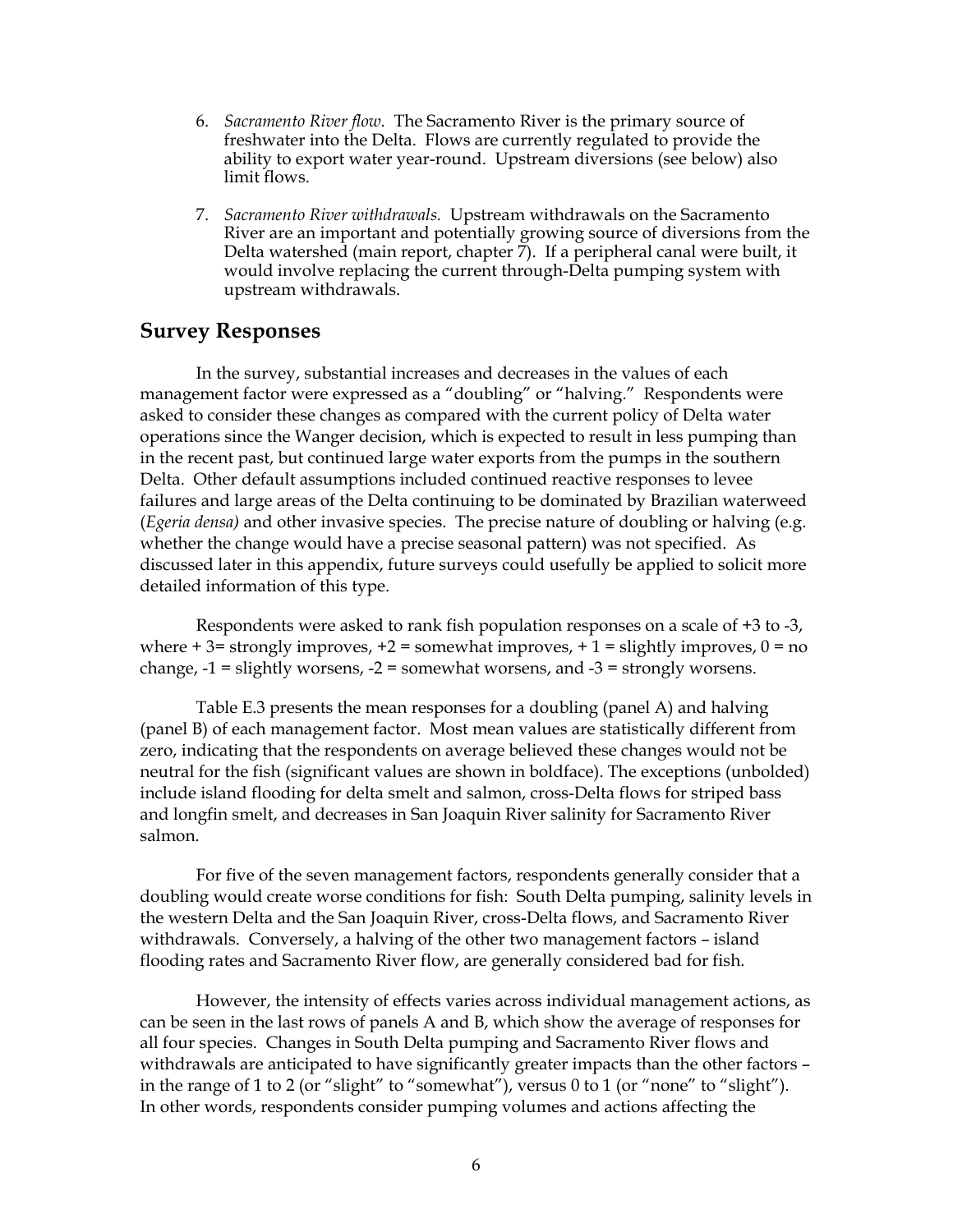volume of Delta flows to be more important for fish than actions affecting western or southern Delta salinity levels, manipulations of cross-Delta flows, or island flooding.<sup>[4](#page-12-0)</sup>

Interestingly, this intensity is not fully symmetrical when one compares a strong increase (doubling) with a strong decrease (halving) of these management actions; lower flows and greater pumping volumes are predicted to cause larger effects than corresponding actions to increase flows and reduce pumping.[5](#page-12-1) Doubling the volume of South Delta pumping is considered substantially worse for all four fish than halving pumping volumes is beneficial. Similarly, doubling the volume of Sacramento River withdrawals generates a stronger predicted effect, in absolute terms, than halving withdrawals. For delta smelt, this asymmetry also holds for the volume of Sacramento River flows. These findings suggest that although decreases in water availability will cause serious problems for fish, increases in flows are not likely to be as effective in improving conditions without a range of other actions.

It is also useful to compare the overall sensitivity of individual fish species to various changes in management actions. To this end, the last column in Table E.3 (both panels) reports the average of the absolute values of fish population responses to all seven factors. Delta smelt emerge as the most sensitive of the four species, and youngof-year striped bass the least sensitive.

 $\overline{a}$ 

<span id="page-12-0"></span><sup>&</sup>lt;sup>4</sup> The default assumption here is that islands would be repaired after flooding, so levee failures would have only temporary effects.

<span id="page-12-1"></span><sup>&</sup>lt;sup>5</sup> Roughly half of the respondents answered the "halving" question before the "doubling" question, and vice-versa. Future analysis will consider potential effects of the order in which questions were asked.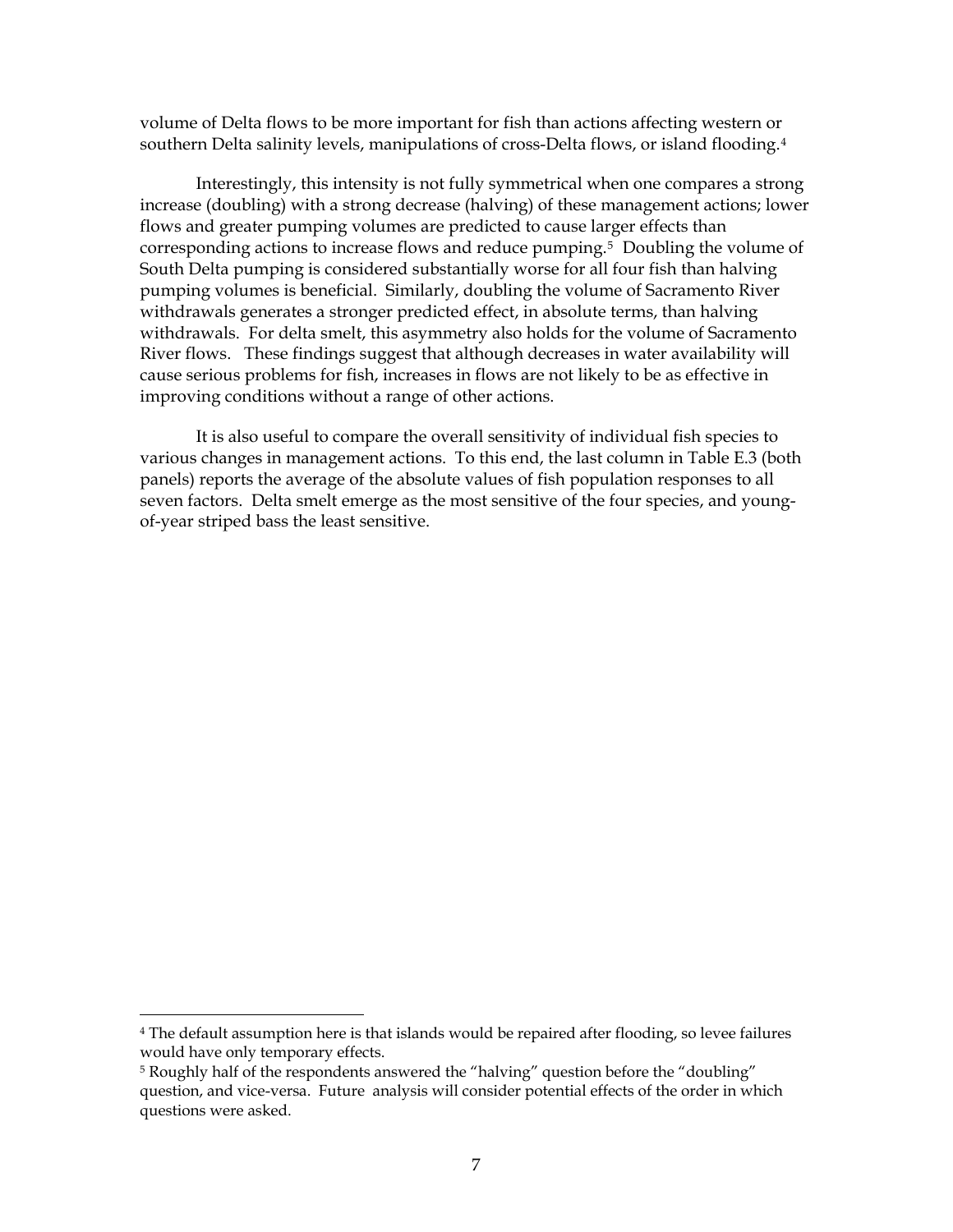| <b>Species</b>       | S. Delta<br>pumping | Island<br>flooding rate | W. Delta<br>salinity | Cross-Delta<br>flow | San Joaquin<br>R. salinity | Sac River<br>flow | Sac River<br>withdrawal | Average for all<br>seven actions* |
|----------------------|---------------------|-------------------------|----------------------|---------------------|----------------------------|-------------------|-------------------------|-----------------------------------|
| Delta Smelt          | $-2.5$              | 0.3                     | $-1.5$               | $-0.8$              | $-1.1$                     | 1.5               | $-1.6$                  | 1.7                               |
|                      | (0.8)               | (1.4)                   | (1.4)                | (1.8)               | (1.1)                      | (1.3)             | (1.1)                   | (1.1)                             |
| Striped Bass (YOY)   | $-1.7$              | 0.5                     | $-0.6$               | $-0.4$              | $-0.6$                     | 1.4               | $-1.1$                  | 1.1                               |
|                      | (1.1)               | (1.1)                   | (1.1)                | (1.5)               | (0.9)                      | (1.0)             | (1.2)                   | (0.7)                             |
| Longfin Smelt        | $-1.8$              | 0.3                     | $-0.7$               | $-0.4$              | $-0.7$                     | 1.8               | $-1.4$                  | 1.2                               |
|                      | (1.1)               | (1.1)                   | (1.1)                | (1.2)               | (0.9)                      | (1.0)             | (1.0)                   | (0.6)                             |
| Sacramento R. Salmon | $-1.7$              | 0.3                     | $-0.3$               | $-1.1$              | $-0.6$                     | 1.9               | $-1.7$                  | 1.3                               |
| (Juvenile)           | (1.1)               | (1.2)                   | (0.8)                | (1.6)               | (0.8)                      | (1.3)             | (1.1)                   | (0.6)                             |
| Average for          | $-1.9$              | 0.4                     | $-0.8$               | $-0.6$              | $-0.7$                     | 1.7               | $-1.4$                  |                                   |
| all four fish        | (0.8)               | (0.9)                   | (0.8)                | (1.4)               | (0.7)                      | (0.9)             | (0.9)                   |                                   |

#### **Table E3. Effects on fish populations of changes in water management factors**

#### **Panel B: Halving**

**Panel A: Doubling**

|                      | S. Delta | Island        | W. Delta | Cross-Delta | San Joaquin | Sac River | Sac River  | Average for all |
|----------------------|----------|---------------|----------|-------------|-------------|-----------|------------|-----------------|
| <b>Species</b>       | pumping  | flooding rate | salinity | flow        | R. salinity | flow      | withdrawal | seven actions*  |
| Delta Smelt          | 1.8      | $-0.3$        | 1.1      | 0.5         | 0.8         | $-2.0$    | 1.2        | 1.3             |
|                      | (1.0)    | (1.2)         | (1.1)    | (1.4)       | (0.9)       | (0.9)     | (1.0)      | (1.0)           |
| Striped Bass (YOY)   | 1.2      | $-0.3$        | 0.7      | 0.2         | 0.5         | $-1.3$    | 0.7        | 0.9             |
|                      | (1.0)    | (0.9)         | (0.7)    | (1.1)       | (0.8)       | (1.1)     | (1.3)      | (0.6)           |
| Longfin Smelt        | 1.3      | $-0.5$        | 0.7      | 0.3         | 0.6         | $-1.8$    | 1.0        | 1.1             |
|                      | (1.1)    | (0.9)         | (1.2)    | (1.0)       | (0.8)       | (1.0)     | (1.1)      | (0.6)           |
| Sacramento R. Salmon | 1.1      | $-0.4$        | 0.3      | 0.9         | 0.5         | $-2.0$    | 1.5        | 1.1             |
| (Juvenile)           | (1.0)    | (1.0)         | (0.8)    | (1.3)       | (1.9)       | (1.2)     | (1.4)      | (0.7)           |
| Average for          | 1.4      | $-0.4$        | 0.7      | 0.5         | 0.6         | $-1.8$    | 1.1        |                 |
| all four fish        | (0.9)    | (0.8)         | (0.7)    | (1.1)       | (0.7)       | (0.8)     | (0.9)      |                 |

Table reports sample means with standard deviations in parentheses. Sample size ranges from 37 to 40, as some respondents left some cells blank. Means in bold are significantly different from zero at the 95% level of confidence in a two-tailed test. Overall averages in last columns and rows are calculated from survey responses for individual management factors and fish species, respectively.\*Averages for all seven management actions use absolute values of the responses.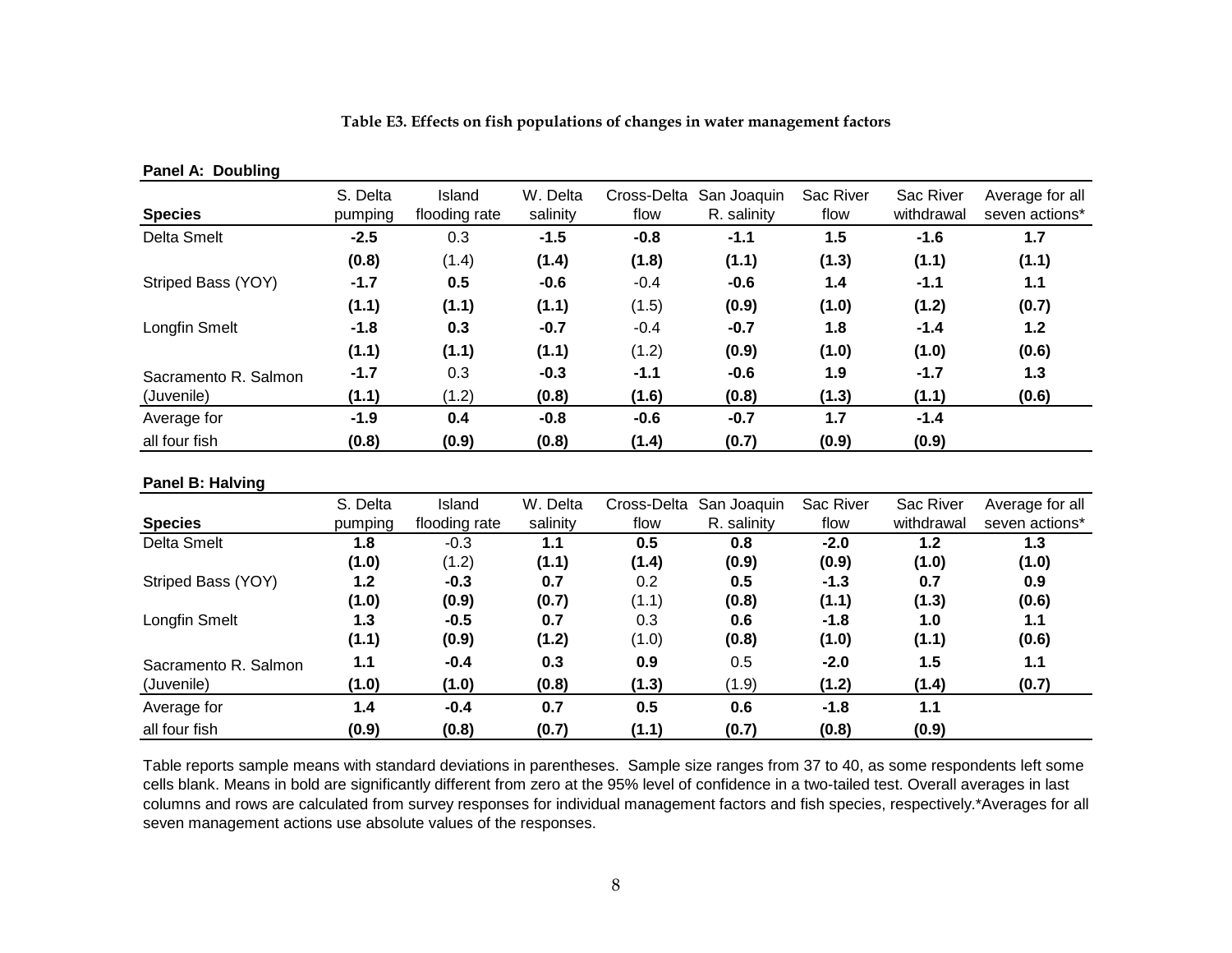# <span id="page-14-0"></span>**4. Probabilities of Fish Species Viability under Different Export Management Alternatives**

Respondents were presented an overview of results from hydrodynamic models for some broad management scenarios under current and future conditions. For current conditions, the results compared salinity levels in different parts of the Delta with current through-Delta pumping versus operation of a "dual facility" with through-Delta pumping combined with a small (2500 cubic feet per section (cfs)) or medium-sized (7500 cfs) peripheral canal. For future conditions, these same management alternatives were examined with one and three feet of sea level rise and under conditions where different groups of Delta islands fail permanently (western only, eastern or central only, and 20 islands across the Delta).

The modeling results for current conditions showed increased salinity levels in the western and southern portions of the Delta with higher levels of diversions from a peripheral canal. For future conditions, higher salinity incursions into the Delta occur with sea level rise and the failure of islands in the western Delta under all export management alternatives examined (continued through-Delta pumping and the two variants of a dual facility). By contrast, failures of central and eastern Delta islands do not generate salinity incursions, as long as the western Delta islands remain intact. (For a summary of these modeling results, see Chapter 4 of the main report and Appendix C.) These results on sea level rise and island flooding were presented to illustrate the general trends in future salinity, flow, and accompanying water quality conditions in the Delta, rather than precise scenarios of the future.

Respondents were then asked to gauge probabilities of having viable species populations under four different export management alternatives: (1) continued through-Delta pumping (referred to in the survey as "in-Delta intakes"), (2) moving water around the Delta through a peripheral canal ( "peripheral conveyance" in the survey), (3) combining through-Delta pumping and a peripheral canal in a so-called dual facility ( "dual intakes" in the survey), and (4) ending exports altogether ("no exports" in the survey). Respondents were asked to provide a high and low estimate for fish population responses to each export alternative, with the low end estimate corresponding to a scenario with "all things done wrong" from the standpoint of fish and the high end estimate to a scenario with "all things done right" for fish.

In distinguishing between these high and low estimates, they were asked to assume that ecosystem management and restoration expenditures were held constant, so that the focus was on water export operations themselves. For instance, the estimate with "all things done right" for a peripheral canal might correspond to a scenario where fish entrainment is minimized at the canal intake and where adequate Sacramento River flows are maintained below the intake, whereas the "all things done wrong" scenario would poorly manage both issues. Similarly, "all things done right" for the no export alternative might correspond to a scenario where upstream diversions are not increased and where toxicants are controlled to provide the most favorable conditions for fish. Respondents were asked to use their own judgment in assessing what constitutes a package of operations done "wrong" or "right" for each alternative.

Population "viability" was defined as achieving similar or higher fish populations relative to the present. This is a potentially narrower definition than that commonly used in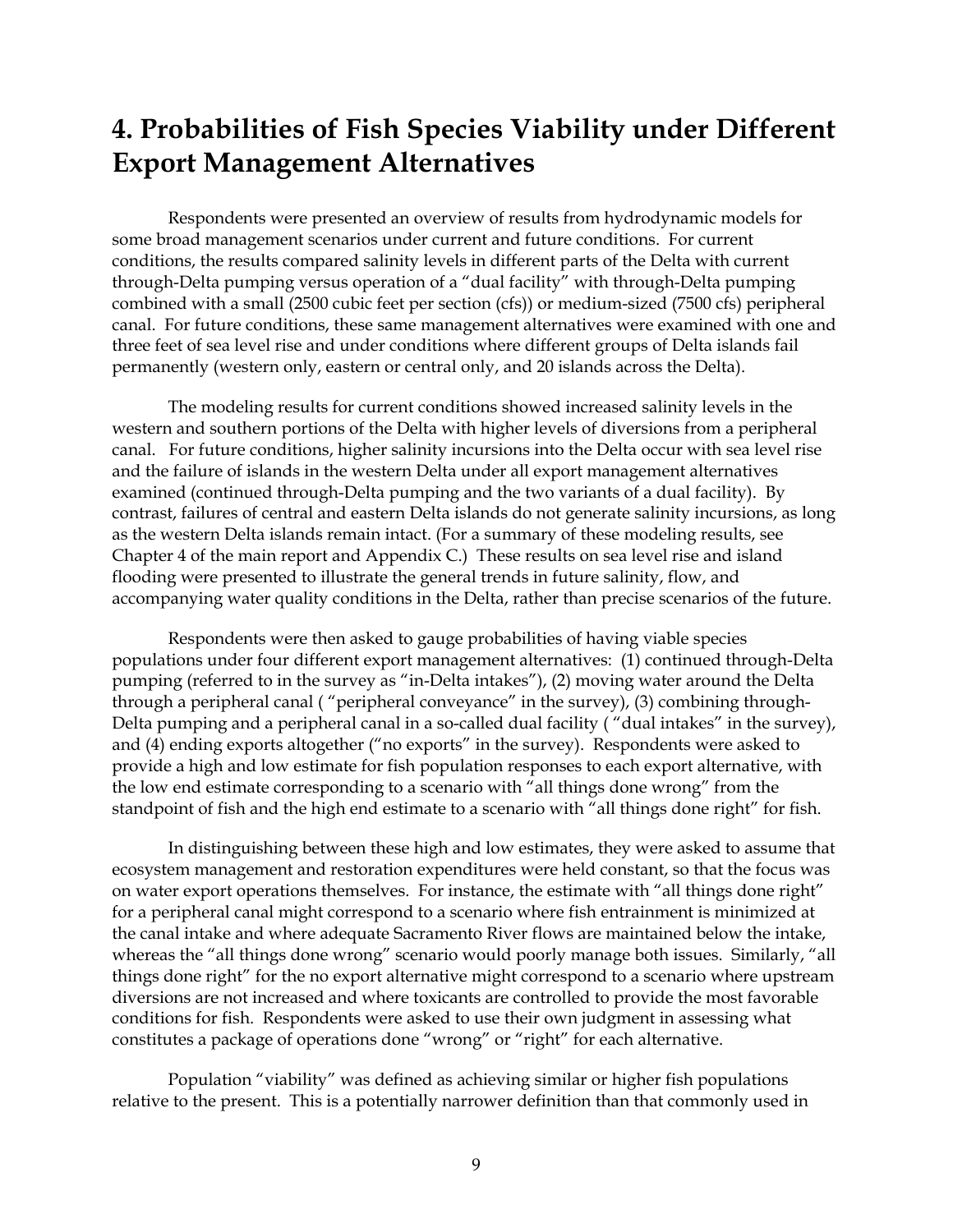conservation biology – wherein viability generally refers to the maintenance of self-sustaining populations over the long term. For instance, for the delta smelt, achieving similar or higher populations to the present might be a lower threshold than achieving long-term sustainability, given this fish's current low population counts. Because this distinction was not raised by survey respondents, we believe that the estimates can be interpreted as corresponding to the maintenance of self-sustaining populations.

Panel A of Table E.4 presents the results for these questions under current conditions, defined as the next 10 years, and Panel B presents the results for projected future conditions (the next 20 to 80 years), described as a Delta with many more permanently failed islands and one to three feet of sea level rise. The results are summarized graphically in Figures E.1a and E.1b for current and future conditions, respectively. In these figures, the low end of the range is the sample mean of the "all things done wrong" estimate and the high end of the range is the mean of the "all things done right" estimate.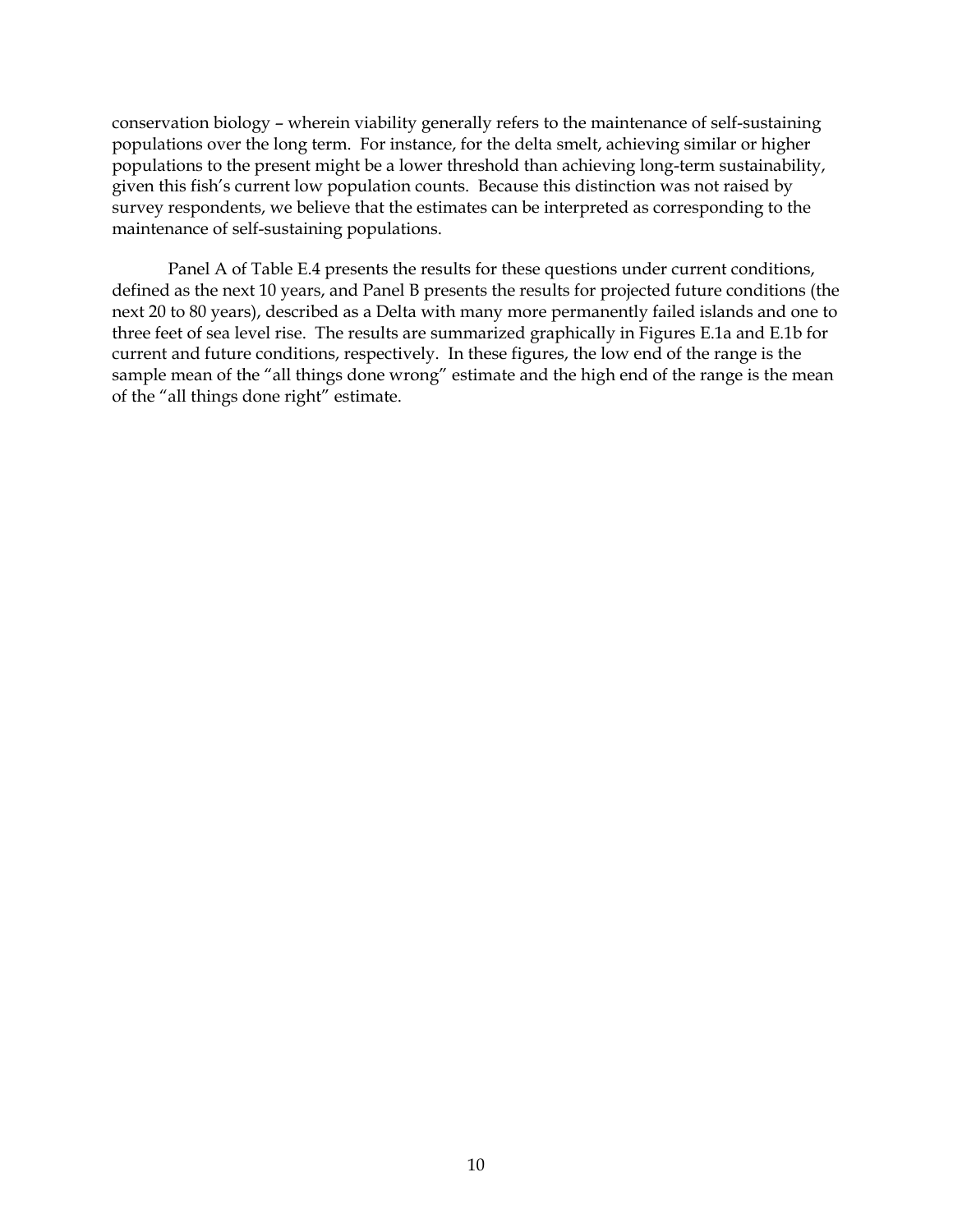#### **Table E.4. Probability of viable fish populations under different export management alternatives (%)**

#### **Panel A: Current Conditions**

|                      | <b>In-Delta Intakes</b> |            | <b>Peripheral Conveyance</b> |            | <b>Dual Intakes</b> |            | <b>No Exports</b> |            | Average for four    |  |
|----------------------|-------------------------|------------|------------------------------|------------|---------------------|------------|-------------------|------------|---------------------|--|
|                      | All things              | All things | All things                   | All things | All things          | All things | All things        | All things | export alternatives |  |
| <b>Species</b>       | done wrong              | done right | done wrong                   | done right | done wrong          | done right | done wrong        | done right |                     |  |
| Delta Smelt          | 10                      | 30         | 19                           | 46         | 15                  | 40         | 29                | 58         | 31                  |  |
|                      | (13)                    | (25)       | (21)                         | (27)       | (20)                | (28)       | (24)              | (28)       | (19)                |  |
| Striped Bass (YOY)   | 33                      | 56         | 36                           | 60         | 34                  | 61         | 49                | 75         | 51                  |  |
|                      | (25)                    | (26)       | (28)                         | (27)       | (26)                | (26)       | (27)              | (26)       | (22)                |  |
| Longfin Smelt        | 23                      | 44         | 31                           | 53         | 24                  | 50         | 40                | 68         | 42                  |  |
|                      | (22)                    | (28)       | (25)                         | (26)       | (23)                | (24)       | (24)              | (25)       | (19)                |  |
| Sacramento R. Salmon | 33                      | 59         | 29                           | 56         | 31                  | 60         | 51                | 76         | 50                  |  |
|                      | (26)                    | (29)       | (26)                         | (27)       | (27)                | (27)       | (28)              | (23)       | (22)                |  |
| Average for all      | 25                      | 47         | 28                           | 54         | 26                  | 53         | 42                | 69         |                     |  |
| four fish            | '17)                    | (21)       | (20)                         | (22)       | (20)                | (21)       | (20)              | (20)       |                     |  |

#### **Panel B: Projected Future Conditions**

|                      | <b>In-Delta Intakes</b> |            |            | <b>Peripheral Conveyance</b> |            | "Dual" Intakes | <b>No Exports</b> |            | Average for four    |  |
|----------------------|-------------------------|------------|------------|------------------------------|------------|----------------|-------------------|------------|---------------------|--|
|                      | All things              | All things | All things | All things                   | All things | All things     | All things        | All things | export alternatives |  |
| <b>Species</b>       | done wrong              | done right | done wrong | done right                   | done wrong | done right     | done wrong        | done right |                     |  |
| <b>Delta Smelt</b>   | 5                       | 21         | 12         | 30                           | 9          | 27             | 22                | 42         | 21                  |  |
|                      | (7)                     | (20)       | (14)       | (25)                         | (11)       | (26)           | (20)              | (26)       | (15)                |  |
| Striped Bass (YOY)   | 26                      | 45         | 33         | 53                           | 32         | 53             | 45                | 66         | 44                  |  |
|                      | (25)                    | (26)       | (23)       | (29)                         | (24)       | (29)           | (25)              | (28)       | (22)                |  |
| Longfin Smelt        | 17                      | 35         | 27         | 46                           | 24         | 43             | 35                | 57         | 36                  |  |
|                      | (18)                    | (25)       | (23)       | (30)                         | (22)       | (29)           | (21)              | (23)       | (20)                |  |
| Sacramento R. Salmon | 25                      | 45         | 28         | 53                           | 30         | 50             | 41                | 61         | 42                  |  |
|                      | (23)                    | (28)       | (27)       | (29)                         | (28)       | (31)           | (27)              | (26)       | (23)                |  |
| Average for all      | 18                      | 37         | 25         | 45                           | 24         | 43             | 36                | 57         |                     |  |
| four fish            | (14)                    | (19)       | (17)       | (23)                         | (17)       | (23)           | (18)              | (20)       |                     |  |

Notes: Sample size: 39. Table reports sample means with standard deviations in parentheses.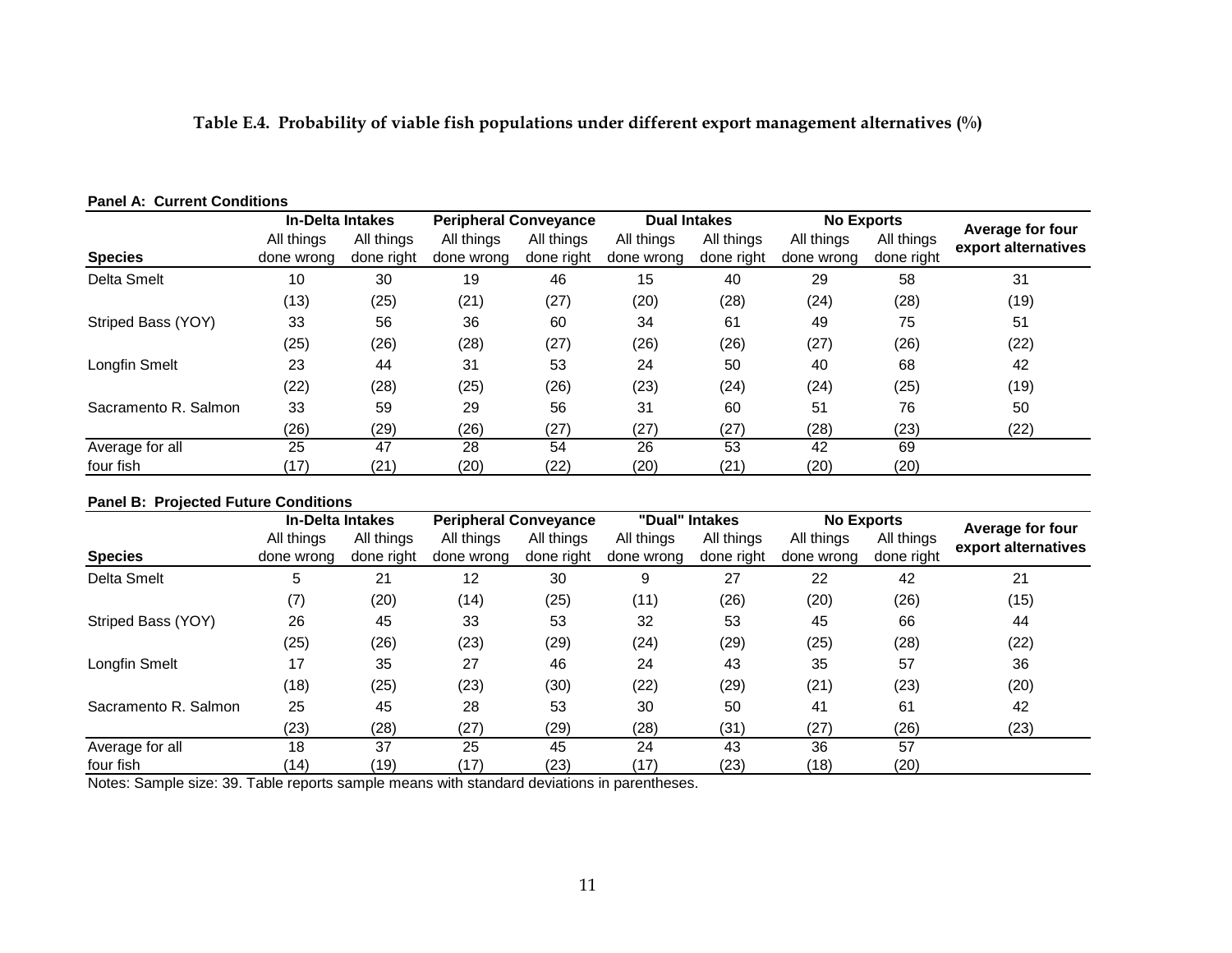

**Figure E.1a. Probability of Viable Fish Populations under Different Export Management Alternatives, Current Conditions**  Notes: Low and high end of range correspond to sample means for "all things done wrong" and "all things done right," respectively.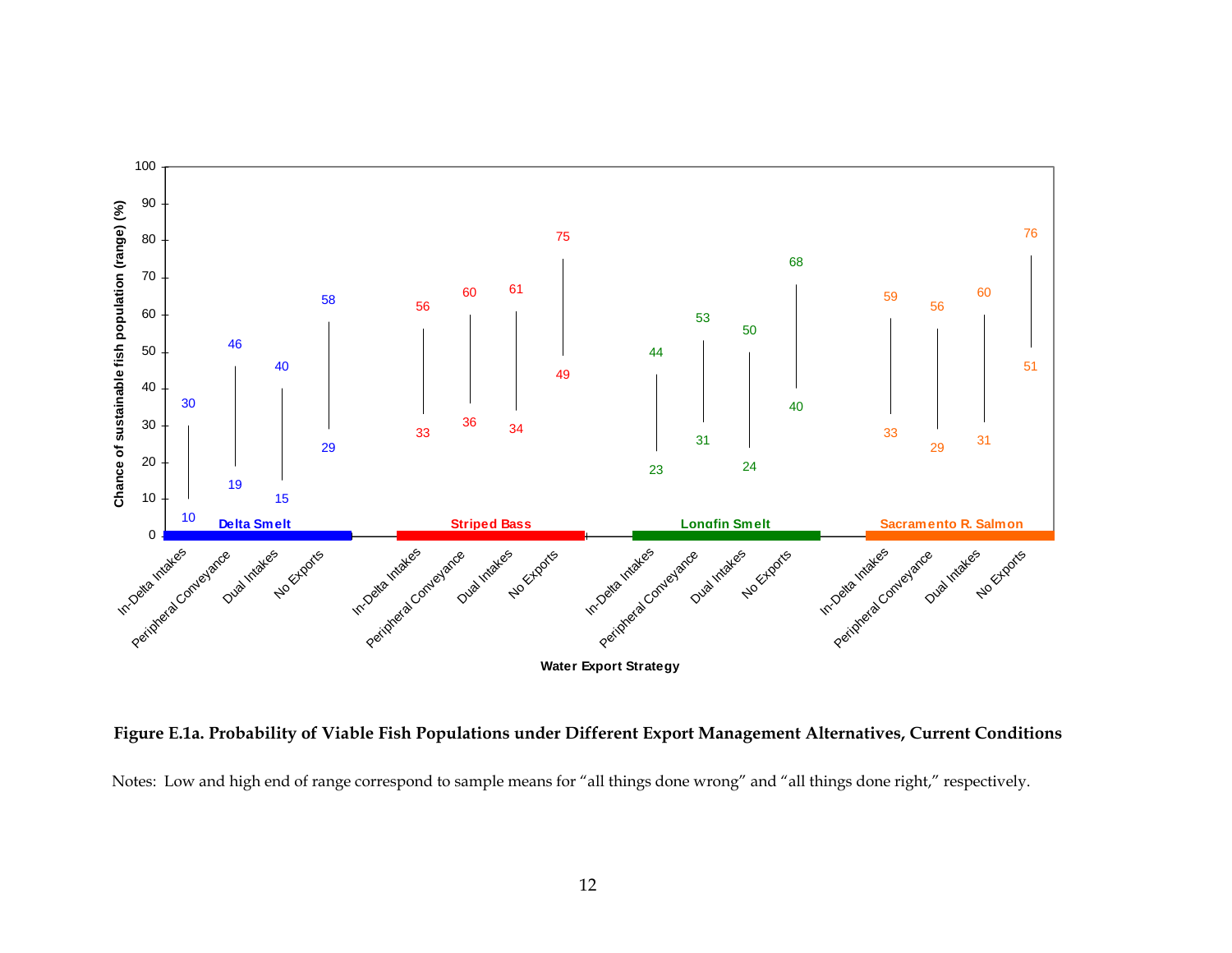

**Figure E.1b. Probability of viable fish populations under different export management alternatives, future conditions** 

Notes: Low and high end of range correspond to sample means for "all things done wrong" and "all things done right," respectively.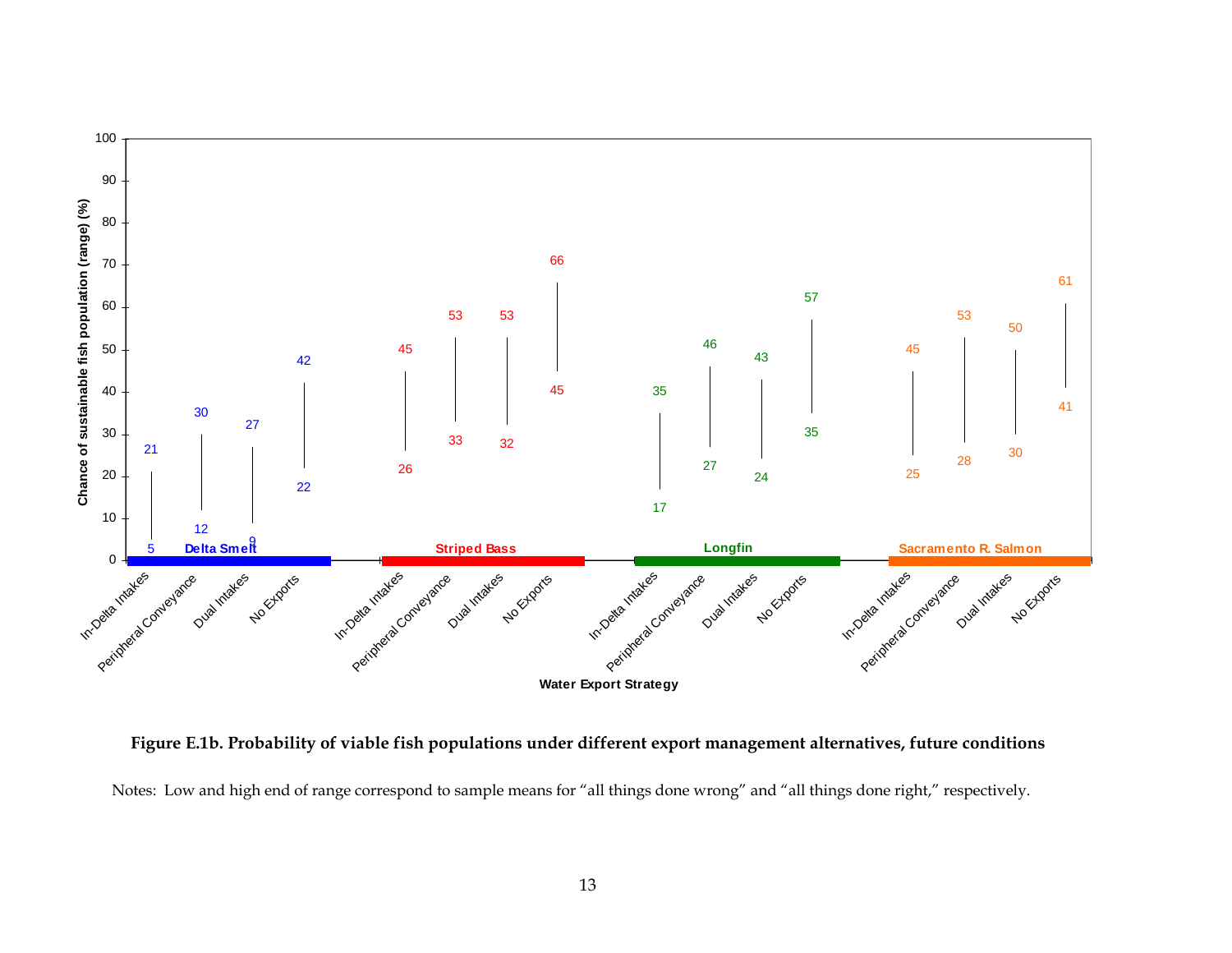<span id="page-19-0"></span>Although these are difficult questions, particularly for somewhat non-specific scenarios, the results suggest some strong, consistent patterns. First, delta smelt face the greatest risks under all export management alternatives. Overall viability of delta smelt is consistently, significantly lower than that of the other three species. Under current conditions, averaging across management options and low and high-end estimates, delta smelt are considered to have an average probability of survival of only 31 percent, followed by longfin smelt (42 %), and Sacramento River Chinook salmon and young striped bass, each near 50 percent (Table 5a, last column).

Second, fish prospects look bleaker in the future. Climate change is typically considered to be detrimental to fish species relying on the Delta. Overall survival probabilities decline by 46 percent for the delta smelt (down from 31 to 21 percent) and decline by 15 to 19 percent for the other species, all statistically significant differences.[1](#page-19-0)

Third, export management alternatives are very important, particularly for delta smelt. For all species, ending Delta exports significantly improves viability probabilities compared with the current in-Delta pumping system, both now and in the future. For delta smelt and longfin smelt, the second most attractive alternative is a peripheral canal (significantly better than in-Delta exports for both fish). A dual facility also appears marginally better than in-Delta exports for these species, although the difference is only statistically significant for delta smelt. Presumably this is because, in contrast to the pure peripheral canal, a dual facility would continue to entrain fish at the pumps in the South Delta. Although the viability estimates for young striped bass appear slightly higher with these two export management alternatives as compared with in-Delta exports, these differences are not statistically significant. For salmon fisheries, a peripheral canal and a dual facility under current conditions have slightly lower low-end estimates (likely a result of the higher chances of entrainment at upstream intakes in the Sacramento River), but again, this difference is not statistically significant.

Under future conditions, both the peripheral canal and the dual intakes alternatives are somewhat better than continued in-Delta pumping for salmon; this result is presumably because the canal intakes can be managed to reduce direct salmon mortality (by screening, timing of diversion, etc.) while much of the mortality caused by export pumping is indirect (fish pulled to unfavorable places in Delta, increased predation rates, etc.). For other fish, the rankings across alternatives remain consistent under current and future conditions.

Fourth, implementation details matter. There is a substantial gap between the low and high end estimates for each export management alternative, highlighting the importance of management quality. Interestingly, the "all things done right" scenarios for the water export alternatives all result in better predicted outcomes for the fish than the "all things done wrong" scenario for no exports. However, this management quality bonus declines in the future. Under current conditions, it is on the order of 25 percentage points, and it drops by 5 to 7 percentage points in the future, primarily as a result of more pessimistic high end estimates.

 $\overline{a}$ 

<sup>1</sup> Tests for statistical significance are two-tailed t-tests, and the significance cut-off is 95 percent.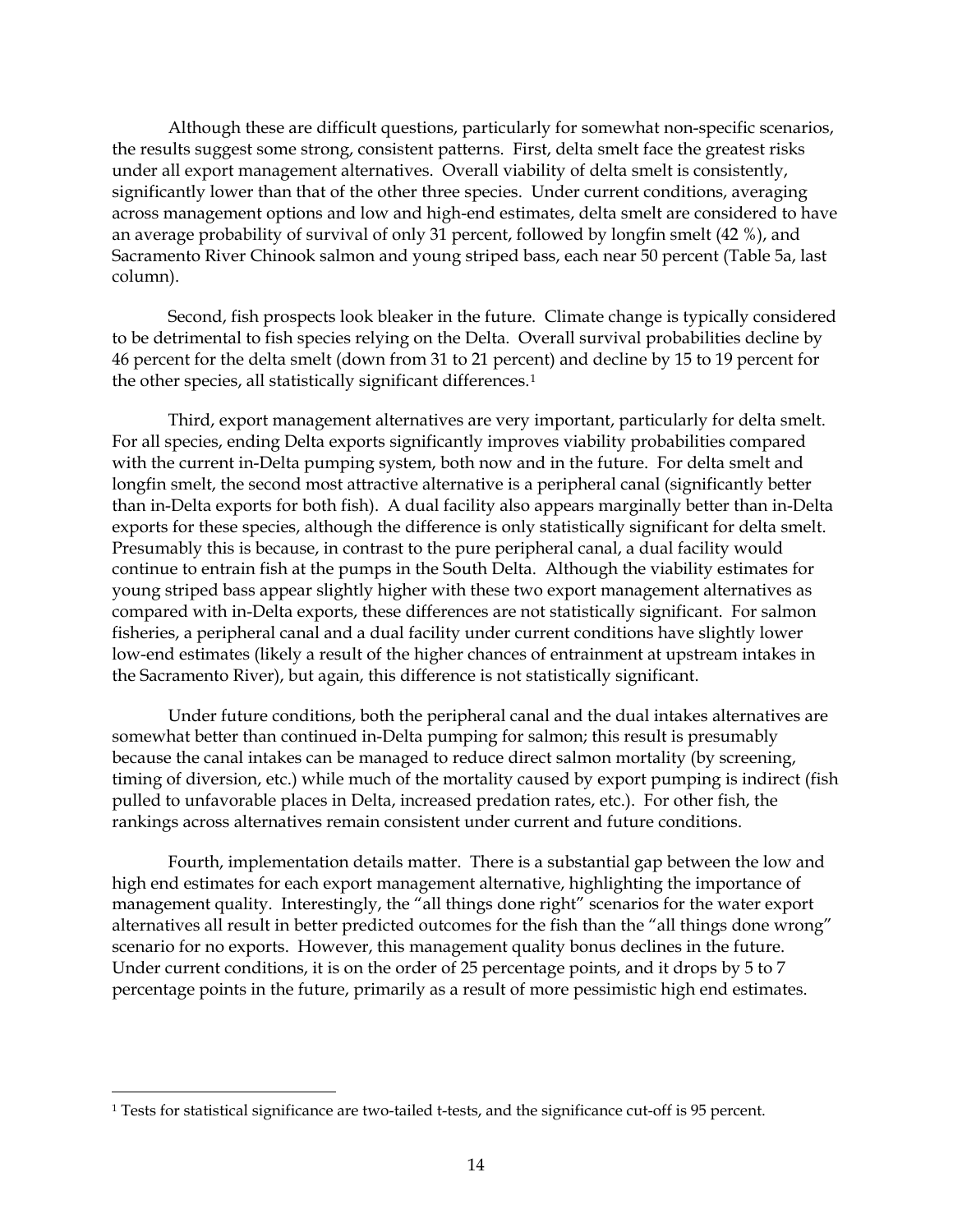### <span id="page-20-0"></span>**Robustness Tests**

<u>.</u>

Although the tests of statistical significance reported above are one way to assess the extent to which there was agreement among survey respondents on estimates of viability reported in Table E.4, it is useful to examine the data in some other ways to assess the robustness of these results. Here, we report the results of two robustness analyses: first, how the respondents rank each export management alternative, and second, how respondents with different professional backgrounds assess the probability of fish population viability.

For the ranking analysis, what matters is not the absolute score respondents predict for fish viability, but how they compare the position of each alternative relative to the others. Table E.5 reports the results of this analysis, by showing the share of respondents who ranked a management alternative best or worst for each fish, either on its own or together with another alternative (a "tie"), and the share who ranked an alternative as neither best nor worst ("intermediate option"). The table also reports the share of respondents who did not think export management alternatives mattered for fish viability (i.e., they ranked all alternatives alike). This last category was only important for strip[e](#page-20-0)d bass, for which nearly a quarter of all respondents discounted the role of export strategies.[2](#page-20-0)

In addition to confirming that export management alternatives matter for fish, the results confirm the strong showing for the "no export" alternative, which was ranked best across the board (only falling below 60 percent for salmon under future conditions). By the same token, continued in-Delta pumping was ranked as the worst option for the three pelagic fish by most respondents (only falling below 50 percent for striped bass under current conditions), although a high share of respondents also score a dual facility in last place for delta smelt and longfin smelt under the low-end, "all things done wrong" scenario. For salmon, by contrast, all three export alternatives fared roughly equally in ranking worst, except in the "all things done right" estimate under future conditions, where the two canal-based alternatives (peripheral conveyance and dual facility) appear better than continued in-Delta pumping.

<sup>2</sup> Overall, 16 respondents (41 % of the sample) reported at least one case for which management alternatives did not matter, out of a possible set of 16 cases – high and low estimates for each fish, under current and future conditions. Only three respondents had strong tendencies to view management alternatives as unimportant, however, ranking all management alternatives as having the same probabilities of viability in at least half of all cases.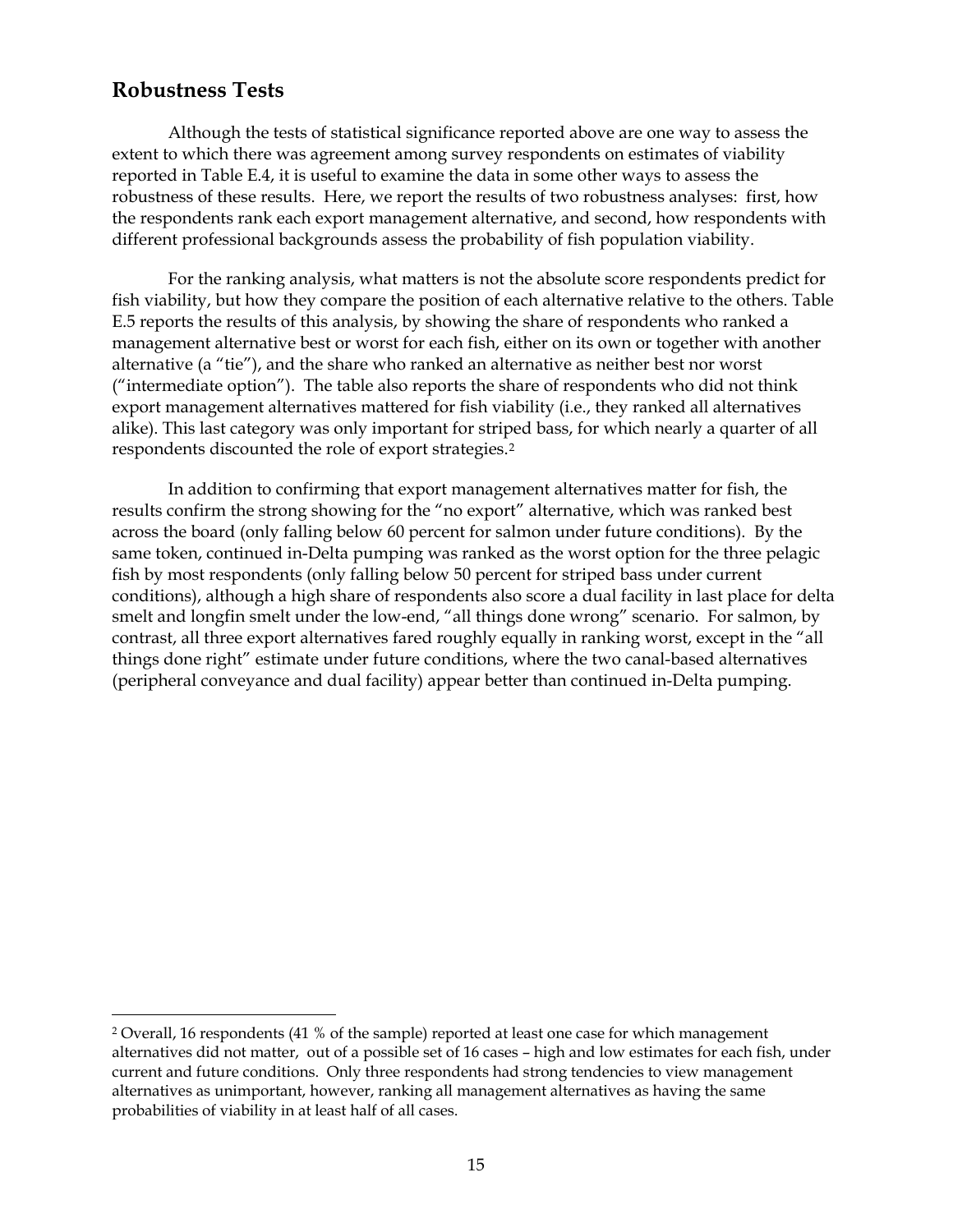|                           |              |           | <b>Delta Smelt</b> |                |              | <b>Striped Bass (YOY)</b> |      |                |              |           | <b>Longfin Smelt</b> |                |              |           | <b>Sacramento River Salmon</b> |                |
|---------------------------|--------------|-----------|--------------------|----------------|--------------|---------------------------|------|----------------|--------------|-----------|----------------------|----------------|--------------|-----------|--------------------------------|----------------|
|                           | In-          |           |                    | <b>No</b>      | In-          |                           |      | <b>No</b>      | In-          |           |                      | <b>No</b>      | In-          |           |                                | No             |
|                           | <b>Delta</b> | <b>PC</b> | Dual               | <b>Exports</b> | <b>Delta</b> | <b>PC</b>                 | Dual | <b>Exports</b> | <b>Delta</b> | <b>PC</b> | Dual                 | <b>Exports</b> | <b>Delta</b> | <b>PC</b> | Dual                           | <b>Exports</b> |
| <b>Current conditions</b> |              |           |                    |                |              |                           |      |                |              |           |                      |                |              |           |                                |                |
| All things done wrong     |              |           |                    |                |              |                           |      |                |              |           |                      |                |              |           |                                |                |
| Best alone or in ties     | 3            | 23        | 13                 | 69             | 13           | 21                        | 13   | 64             | 15           | 28        | 15                   | 72             | 8            | 8         | 15                             | 79             |
| Intermediate option       | 8            | 41        | 26                 | 10             | 21           | 31                        | 33   | 8              | 10           | 36        | 18                   | 15             | 38           | 26        | 26                             | 8              |
| Worst alone or in ties    | 79           | 26        | 51                 | 10             | 51           | 33                        | 38   | 13             | 64           | 26        | 56                   | 3              | 46           | 59        | 51                             | 5              |
| All alternatives alike    | 10           | 10        | 10                 | 10             | 15           | 15                        | 15   | 15             | 10           | 10        | 10                   | 10             | 8            | 8         | 8                              | 8              |
| All things done right     |              |           |                    |                |              |                           |      |                |              |           |                      |                |              |           |                                |                |
| Best alone or in ties     | 5            | 36        | 21                 | 74             | 8            | 18                        | 18   | 64             | 10           | 21        | 10                   | 72             | 10           | 18        | 23                             | 72             |
| Intermediate option       | 10           | 31        | 38                 | 8              | 23           | 28                        | 36   | 8              | 23           | 33        | 51                   | 3              | 33           | 18        | 31                             | 8              |
| Worst alone or in ties    | 77           | 26        | 33                 | 10             | 46           | 31                        | 23   | 5              | 51           | 31        | 23                   | 10             | 41           | 49        | 31                             | 5              |
| All alternatives alike    | 8            | 8         | 8                  | 8              | 23           | 23                        | 23   | 23             | 15           | 15        | 15                   | 15             | 15           | 15        | 15                             | 15             |
| <b>Future conditions</b>  |              |           |                    |                |              |                           |      |                |              |           |                      |                |              |           |                                |                |
| All things done wrong     |              |           |                    |                |              |                           |      |                |              |           |                      |                |              |           |                                |                |
| Best alone or in ties     | 3            | 21        | 10                 | 74             | 10           | 23                        | 21   | 74             | 5            | 28        | 18                   | 72             | 8            | 18        | 18                             | 69             |
| Intermediate option       | 13           | 28        | 26                 | 10             | 15           | 36                        | 33   | 5              | 13           | 31        | 28                   | 10             | 28           | 26        | 26                             | 13             |
| Worst alone or in ties    | 72           | 38        | 51                 | 3              | 62           | 28                        | 33   | 8              | 72           | 31        | 44                   | 8              | 49           | 41        | 41                             | 3              |
| All alternatives alike    | 13           | 13        | 13                 | 13             | 13           | 13                        | 13   | 13             | 10           | 10        | 10                   | 10             | 15           | 15        | 15                             | 15             |
| All things done right     |              |           |                    |                |              |                           |      |                |              |           |                      |                |              |           |                                |                |
| Best alone or in ties     | 10           | 23        | 13                 | 64             | 5            | 28                        | 23   | 67             | 13           | 28        | 21                   | 62             | 13           | 28        | 31                             | 49             |
| Intermediate option       | 13           | 33        | 33                 | 15             | 23           | 28                        | 31   | 10             | 15           | 31        | 33                   | 21             | 15           | 33        | 26                             | 28             |
| Worst alone or in ties    | 62           | 28        | 38                 | 5              | 54           | 26                        | 28   | 5              | 62           | 31        | 36                   | 8              | 56           | 23        | 28                             | 8              |
| All alternatives alike    | 15           | 15        | 15                 | 15             | 18           | 18                        | 18   | 18             | 10           | 10        | 10                   | 10             | 15           | 15        | 15                             | 15             |

#### **Table E.5. Respondent Rankings of Export Management Alternatives (% of respondents)**

 Notes: Sa alternativ e/fish combination may not sum to 100 percent because of rounding. mple size = 39. Categories applying to at least 40 percent of survey respondents are highlighted in bold. PC stands for peripheral conveyance. Totals for each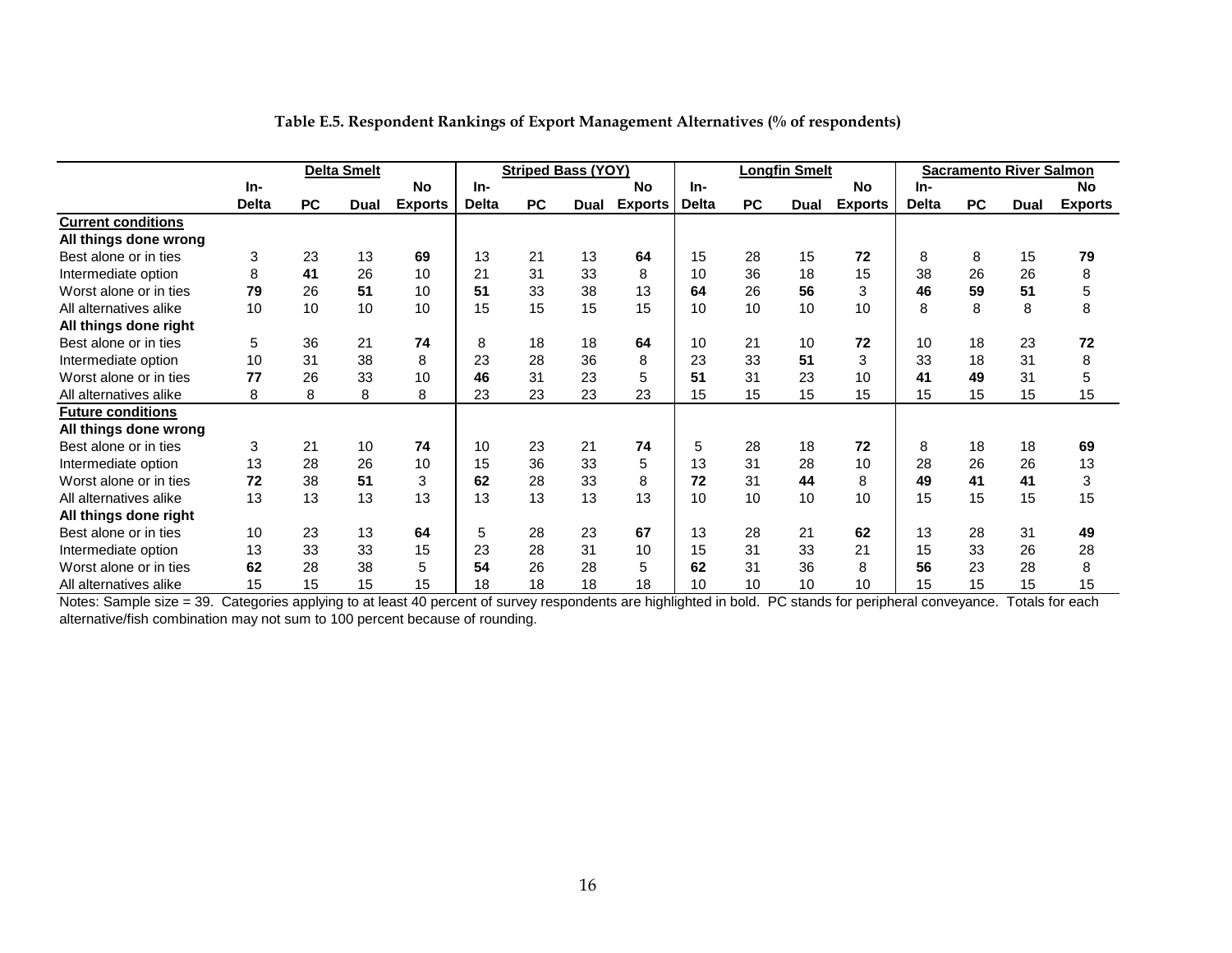<span id="page-22-0"></span>Turning next to the comparison of viability estimates across different groups within the survey group, Table E.6 reports the sample means for biologists relative to respondents from other professions, along with the results of a test of whether the differences between the two groups are significant. Although on average the biologists appear to give a higher premium to the "no export" alternative and lower scores to the three export alternatives lower, these differences are not statistically significant except in the cases highlighted in bold. Biologists are more pessimistic regarding the viability of salmon with a peripheral or dual conveyance system, and under future conditions this pessimism extends to delta smelt as well. As a result, for the biologists, the peripheral conveyance and dual alternatives do not appear as significantly better than continued in-Delta pumping for these fish.

There are starker contrasts when the sample is split by employer type, as seen in Table E.7, which compares the responses of employees of universities and research institutes with those of employees of state and federal agencies.[8](#page-22-0) The academics were considerably more pessimistic about the viability of delta smelt, longfin smelt, and salmon, both under current and future conditions, and these differences are often highly statistically significant. Although the academics are generally more pessimistic about survivability of these species – even with an end to exports and all things done right - their overall rankings of alternatives are similar to the employees of state and federal agencies. It is worth stressing, moreover, that the prospects suggested by the employees of state and federal agencies are hardly cheery, with average highend estimates of viability in the future never exceeding 70 percent, even with an end to exports. Overall, these estimates of viability suggest that considerably more is wrong with the Delta ecosystem for desirable fishes than water operations.

-

<sup>8</sup> The other categories (local agency, consulting, and other) are dropped from this comparison because the group sizes are too small.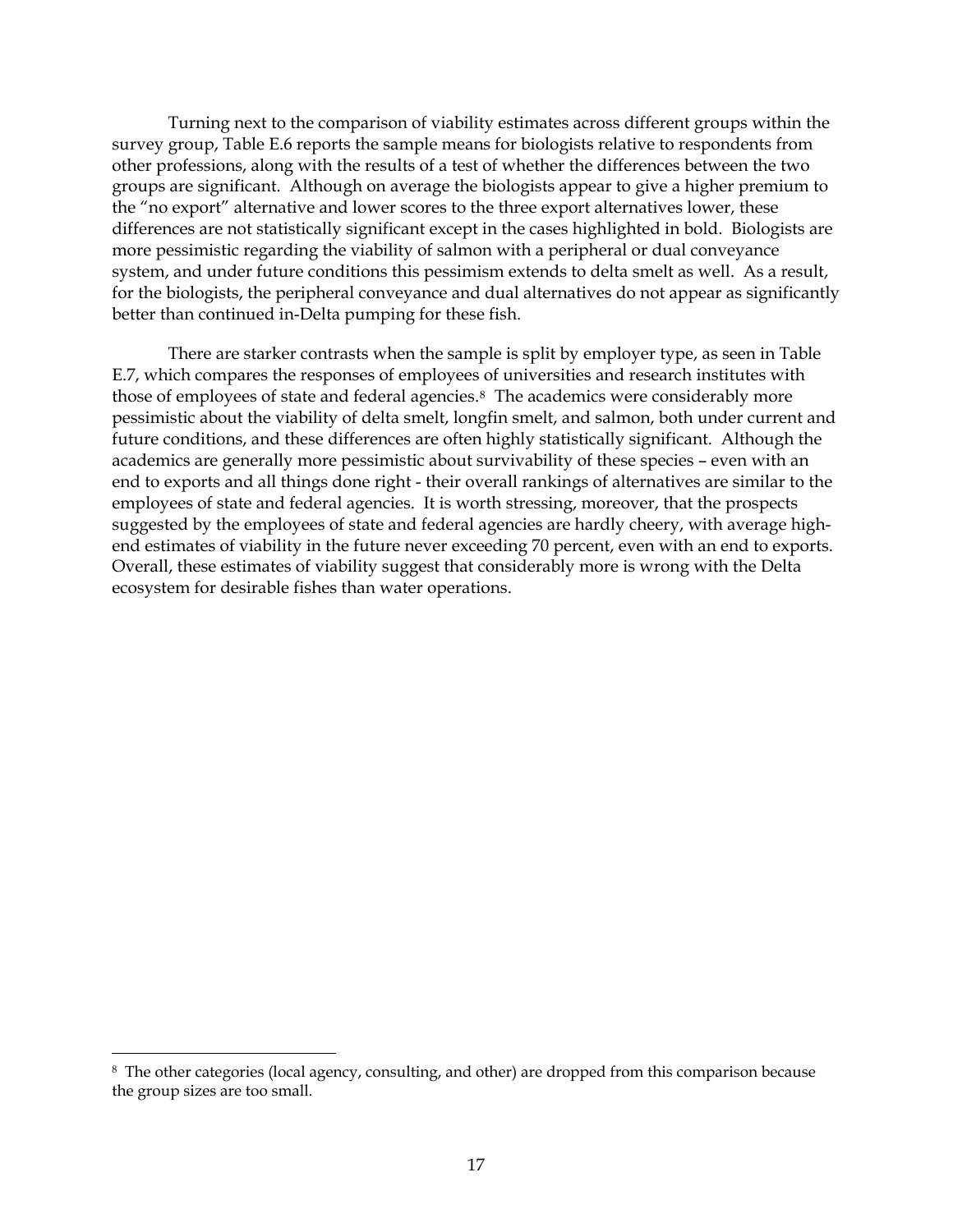|                            | <b>In-Delta Intakes</b> |            | <b>Peripheral Conveyance</b> |            |            | "Dual" Intakes | <b>No Exports</b> |            |
|----------------------------|-------------------------|------------|------------------------------|------------|------------|----------------|-------------------|------------|
|                            | All things              | All things | All things done              | All things | All things | All things     | All things        | All things |
| <b>Current conditions</b>  | done wrong              | done right | wrong                        | done right | done wrong | done right     | done wrong        | done right |
| <b>Delta Smelt</b>         |                         |            |                              |            |            |                |                   |            |
| <b>Biologists</b>          | 8                       | 27         | 15                           | 44         | 12         | 36             | 31                | 62         |
| <b>Others</b>              | 13                      | 36         | 28                           | 48         | 21         | 48             | 26                | 49         |
| Probability of equal means | 0.37                    | 0.32       | 0.07                         | 0.67       | 0.19       | 0.24           | 0.54              | 0.18       |
| <b>Striped Bass (YOY)</b>  |                         |            |                              |            |            |                |                   |            |
| <b>Biologists</b>          | 33                      | 58         | 33                           | 61         | 32         | 61             | 52                | 81         |
| <b>Others</b>              | 35                      | 51         | 42                           | 58         | 40         | 60             | 42                | 60         |
| Probability of equal means | 0.84                    | 0.44       | 0.38                         | 0.71       | 0.38       | 0.94           | 0.28              | 0.02       |
| <b>Longfin Smelt</b>       |                         |            |                              |            |            |                |                   |            |
| <b>Biologists</b>          | 23                      | 42         | 28                           | 53         | 21         | 48             | 42                | 70         |
| <b>Others</b>              | 24                      | 48         | 36                           | 53         | 32         | 55             | 35                | 64         |
| Probability of equal means | 0.96                    | 0.55       | 0.35                         | 0.92       | 0.19       | 0.40           | 0.38              | 0.47       |
| Sacramento R. Salmon       |                         |            |                              |            |            |                |                   |            |
| <b>Biologists</b>          | 31                      | 58         | 24                           | 51         | 26         | 56             | 52                | 76         |
| <b>Others</b>              | 39                      | 62         | 40                           | 68         | 43         | 67             | 50                | 75         |
| Probability of equal means | 0.35                    | 0.69       | 0.08                         | 0.06       | 0.07       | 0.27           | 0.84              | 0.95       |
| <b>Future conditions</b>   |                         |            |                              |            |            |                |                   |            |
| <b>Delta Smelt</b>         |                         |            |                              |            |            |                |                   |            |
| <b>Biologists</b>          | 5                       | 19         | 8                            | 26         | 6          | 22             | 24                | 44         |
| <b>Others</b>              | $\overline{7}$          | 25         | 21                           | 38         | 16         | 38             | 19                | 40         |
| Probability of equal means | 0.33                    | 0.42       | 0.01                         | 0.16       | 0.01       | 0.06           | 0.52              | 0.71       |
| <b>Striped Bass (YOY)</b>  |                         |            |                              |            |            |                |                   |            |
| <b>Biologists</b>          | 24                      | 47         | 31                           | 53         | 29         | 51             | 47                | 69         |
| <b>Others</b>              | 30                      | 42         | 37                           | 55         | 39         | 58             | 40                | 58         |
| Probability of equal means | 0.50                    | 0.62       | 0.47                         | 0.83       | 0.21       | 0.54           | 0.44              | 0.27       |
| <b>Longfin Smelt</b>       |                         |            |                              |            |            |                |                   |            |
| <b>Biologists</b>          | 17                      | 34         | 26                           | 45         | 21         | 41             | 37                | 59         |
| <b>Others</b>              | 17                      | 38         | 29                           | 50         | 30         | 47             | 29                | 54         |
| Probability of equal means | 0.91                    | 0.73       | 0.72                         | 0.65       | 0.27       | 0.61           | 0.27              | 0.60       |
| Sacramento R. Salmon       |                         |            |                              |            |            |                |                   |            |
| <b>Biologists</b>          | 22                      | 41         | 22                           | 46         | 24         | 43             | 39                | 59         |
| <b>Others</b>              | 33                      | 53         | 41                           | 67         | 43         | 66             | 45                | 65         |
| Probability of equal means | 0.17                    | 0.22       | 0.04                         | 0.04       | 0.05       | 0.03           | 0.56              | 0.51       |

**Table E.6. Comparison of Fish Population Viability Estimates by Professional Background (sample means in %)** 

Table reports the mean probability of viability estimates of biologists and respondents with other professions (in percentages) and the probability of equal means between these two groups. Sample sizes: Biologists: 27, other professions: 12. Bolded figures have significantly different means with at least a 90 percent level of confidence in a two-tailed t-test.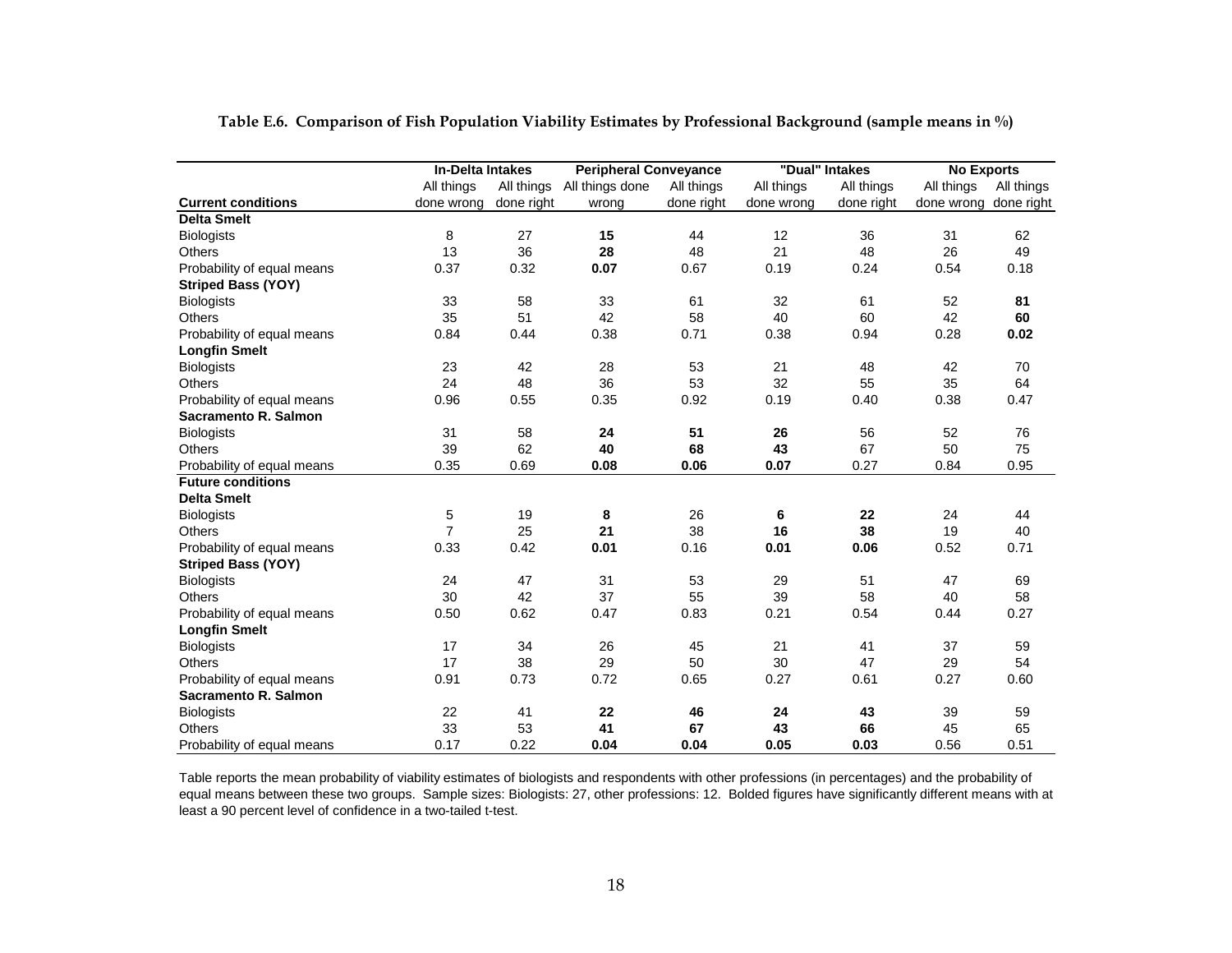|                            | <b>In-Delta Intakes</b> |            | <b>Peripheral Conveyance</b> |            |             | "Dual" Intakes | <b>No Exports</b> |            |
|----------------------------|-------------------------|------------|------------------------------|------------|-------------|----------------|-------------------|------------|
|                            | All things              | All things | All things done              | All things | All things  | All things     | All things        | All things |
| <b>Curent conditions</b>   | done wrong              | done right | wrong                        | done right | done wrong  | done right     | done wrong        | done right |
| <b>Delta Smelt</b>         |                         |            |                              |            |             |                |                   |            |
| Academics                  | 2                       | 13         | 6                            | 35         | 3           | 26             | 18                | 46         |
| State/federal employees    | 10                      | 37         | 16                           | 49         | 15          | 41             | 37                | 68         |
| Probability of equal means | 0.01                    | 0.01       | 0.09                         | 0.14       | 0.06        | 0.10           | 0.06              | 0.02       |
| <b>Striped Bass (YOY)</b>  |                         |            |                              |            |             |                |                   |            |
| Academics                  | 23                      | 50         | 23                           | 55         | 24          | 56             | 44                | 75         |
| State/federal employees    | 38                      | 61         | 36                           | 61         | 36          | 61             | 54                | 79         |
| Probability of equal means | 0.09                    | 0.32       | 0.23                         | 0.52       | 0.20        | 0.63           | 0.33              | 0.67       |
| <b>Longfin Smelt</b>       |                         |            |                              |            |             |                |                   |            |
| Academics                  | 10                      | 28         | 16                           | 45         | 11          | 40             | 30                | 61         |
| State/federal employees    | 29                      | 53         | 36                           | 55         | 25          | 51             | 45                | 74         |
| Probability of equal means | 0.01                    | 0.02       | 0.02                         | 0.27       | 0.08        | 0.16           | 0.11              | 0.20       |
| Sacramento R. Salmon       |                         |            |                              |            |             |                |                   |            |
| Academics                  | 11                      | 42         | 9                            | 35         | 13          | 38             | 28                | 59         |
| State/federal employees    | 39                      | 64         | 28                           | 60         | 30          | 65             | 61                | 83         |
| Probability of equal means | 0.00                    | 0.06       | 0.01                         | 0.01       | 0.03        | 0.01           | 0.00              | 0.01       |
| <b>Future conditions</b>   |                         |            |                              |            |             |                |                   |            |
| <b>Delta Smelt</b>         |                         |            |                              |            |             |                |                   |            |
| Academics                  | 0                       | 11         | 5                            | 17         | $\mathbf 2$ | 12             | 11                | 34         |
| State/federal employees    | 6                       | 24         | 9                            | 33         | 6           | 29             | 30                | 50         |
| Probability of equal means | 0.00                    | 0.09       | 0.16                         | 0.08       | 0.06        | 0.04           | 0.02              | 0.12       |
| <b>Striped Bass (YOY)</b>  |                         |            |                              |            |             |                |                   |            |
| Academics                  | 15                      | 43         | 25                           | 48         | 24          | 48             | 42                | 66         |
| State/federal employees    | 29                      | 46         | 32                           | 55         | 30          | 53             | 46                | 68         |
| Probability of equal means | 0.11                    | 0.74       | 0.39                         | 0.50       | 0.46        | 0.68           | 0.63              | 0.87       |
| <b>Longfin Smelt</b>       |                         |            |                              |            |             |                |                   |            |
| Academics                  | 8                       | 25         | 14                           | 32         | 10          | 30             | 23                | 50         |
| State/federal employees    | 21                      | 41         | 31                           | 53         | 25          | 47             | 42                | 64         |
| Probability of equal means | 0.05                    | 0.11       | 0.04                         | 0.05       | 0.03        | 0.11           | 0.02              | 0.11       |
| Sacramento R. Salmon       |                         |            |                              |            |             |                |                   |            |
| Academics                  | 6                       | 30         | 8                            | 32         | 6           | 25             | 17                | 45         |
| State/federal employees    | 28                      | 47         | 25                           | 54         | 29          | 53             | 47                | 65         |
| Probability of equal means | 0.00                    | 0.11       | 0.03                         | 0.04       | 0.00        | 0.01           | 0.00              | 0.06       |

**Table E.7. Comparison of Fish Population Viability Estimates by Employer Type (samples means in %)** 

Table reports the mean probability of viability estimates of academics and employees of state/federal agencies (in percentages) and the probability of equal means between these two groups. Sample sizes: Academics: 12, state/federal employees: 17. Bolded figures have significantly different means with at least a 90 percent level of confidence in a two-tailed t-test.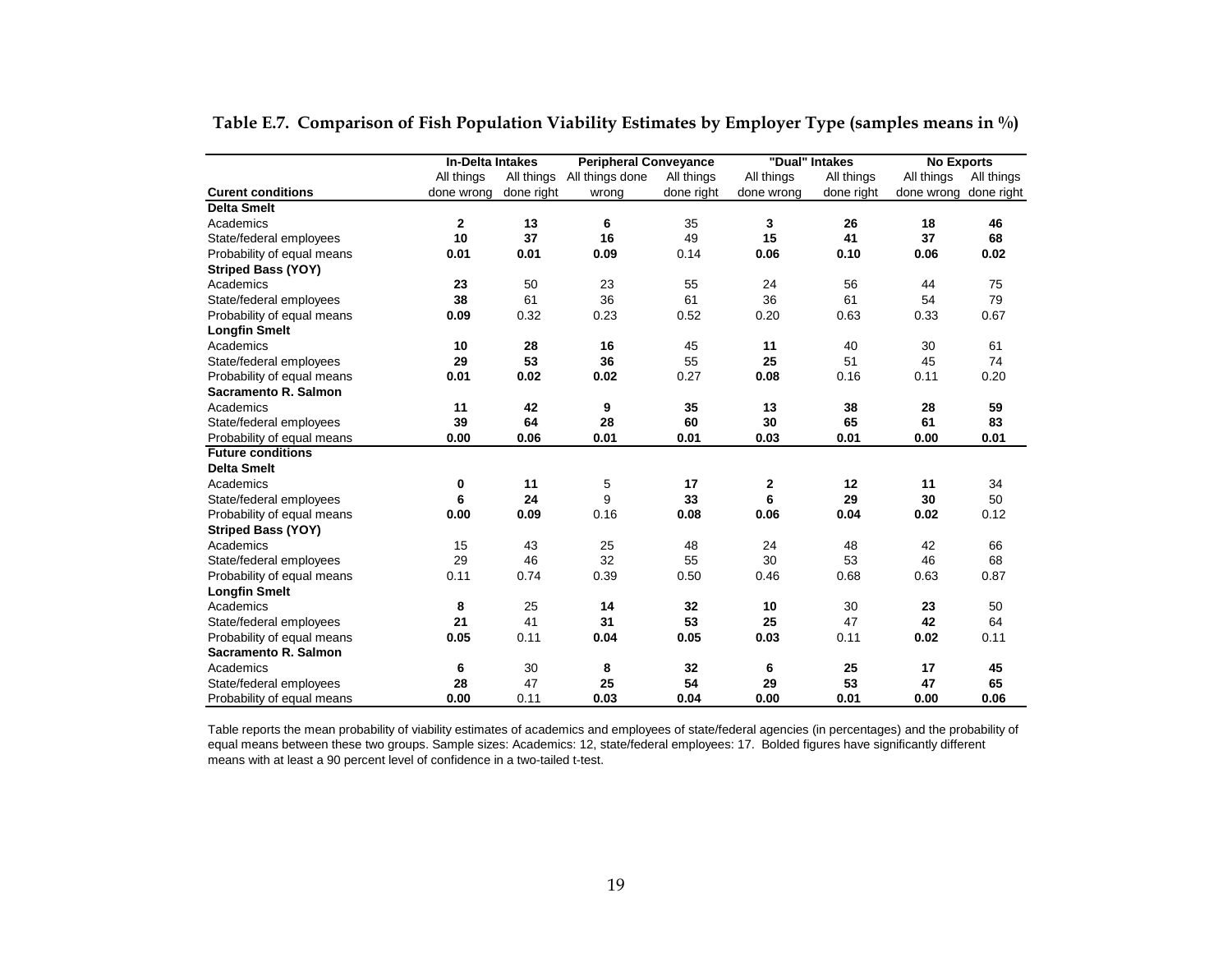# <span id="page-25-0"></span>**5. Targeting New Ecosystem Investments**

The final part of the survey provided an opportunity for respondents to suggest new ecosystem management actions that might improve fish populations under future conditions (notably, sea level rise and more permanently flooded islands). Twenty-five respondents provided answers to this section, which allowed for open-ended answers. Figure E.2 summarizes the types of actions mentioned. On average respondents provided suggestions in three distinct categories.



#### **Figure E.2. Ecosystem Investments to Improve Fish Populations**

Note: Figure reports number of respondents indicating a type of investment. Figure omits three additional actions that were mentioned by only one respondent: improving food production, decreasing agricultural water use, and stopping sea level rise.

Not surprisingly, the most frequently mentioned actions target investments in habitat (three-fourths of the sample). Common themes include expanding marshlands and tidal and seasonal floodplains, facilitating the migration of wetlands upland as sea level rises, and more generally enhancing the connections between land and water habitat in the Delta and upstream areas such as the Yolo Bypass.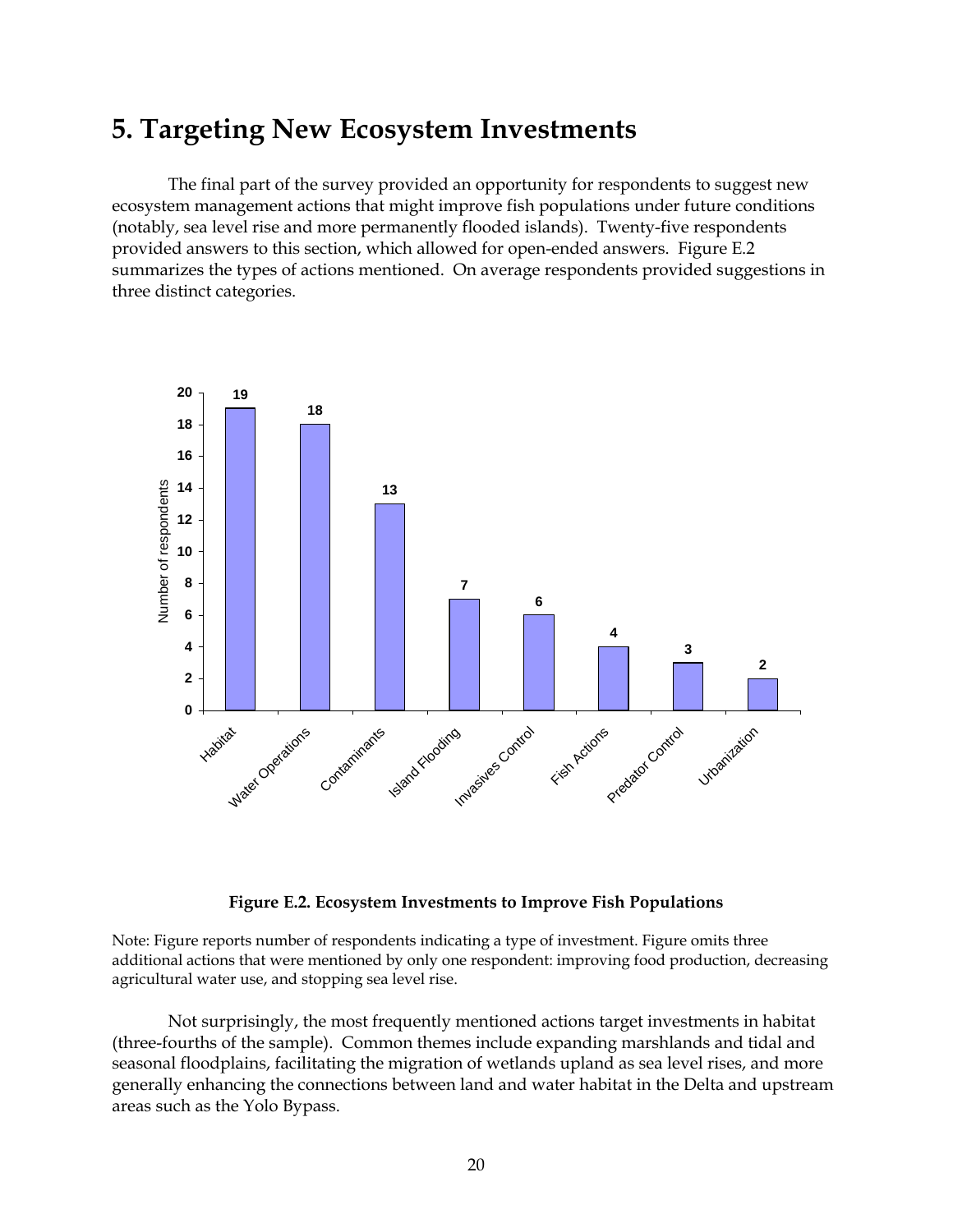Almost as many respondents highlighted the need to change water operations as part of an ecosystem investment effort. Here again, there were some common themes, although with perhaps less consensus than for habitat. Seven respondents stressed the importance of increasing variability in flows (notably salinity) across years and seasons. A similar number stressed the importance of general reductions in water exports. Several others argued for reducing pumping from the South Delta, but not necessarily a reduction in exports per se, and one suggested reductions in cross-Delta flows. Several suggested introducing a peripheral canal as an alternative to the current through-Delta pumping system, in one case with an initial experiment by isolating the eastern Delta as a partially isolated canal. (One respondent explicitly ruled out a peripheral canal.) Two respondents suggested increased San Joaquin River flows, particularly in the spring and summer.

The third most common theme was contaminant control, highlighted by over half of all respondents. Many respondents did not specify particular actions; when they did, they cited stricter regulation of both urban and agricultural runoff and the outflow from wastewater treatment plants.

A handful of other topics were mentioned by a smaller number of respondents. One theme focused on control of other species harmful to desirable Delta fish: invasive species (6 respondents, generally without reference to any specific actions); predator fish (3 respondents, with one suggestion to allow all ages of striped bass to be fished). Another theme was island flooding. Six respondents considered it beneficial to encourage island flooding to improve open water habitat; one suggested experimentation to gauge the effects. By contrast, one respondent argued for a focus on filling in/restoring islands to prevent flooding in the face of sea level rise. Four respondents focused on direct interventions with desirable fish (e.g. delta smelt, salmon): stocking and marking for tracking purposes. Finally, two respondents argued for controls on urbanization in the Delta to reduce harm to the fish.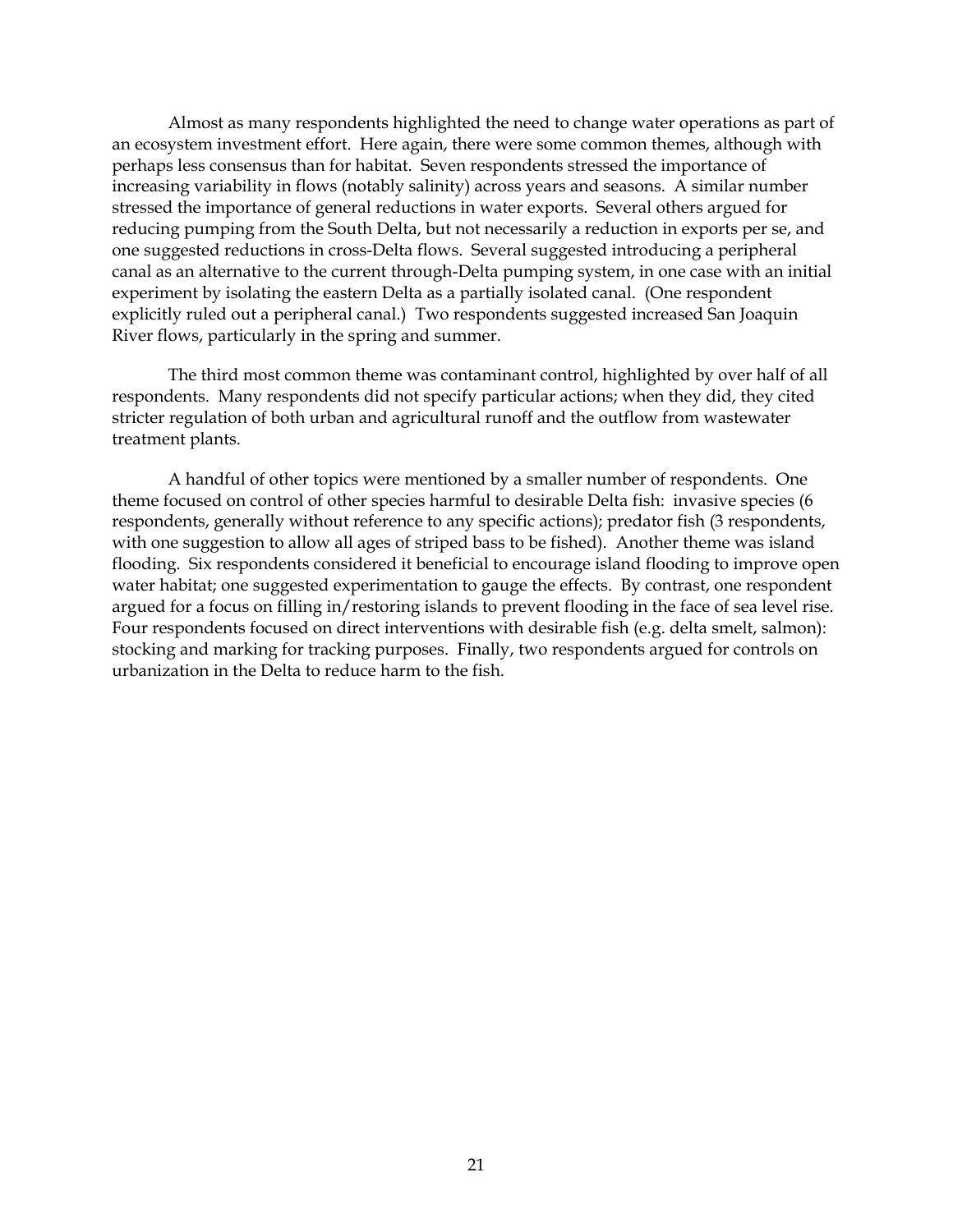### <span id="page-27-0"></span>**6. Interpreting the Survey Results**

Expert opinion as synthesized in such a survey is increasingly regarded as a useful form of scientific knowledge (Sullivan et al. 2006). Surveys harnessing the views of multiple experts, especially in the context of peer-review forums such as the EET, can provide reliable information for guiding environmental management and conservation decisions (Martin et al. 2005, Sullivan et al. 2006, Al-Chokhachy et al. 2008). Often, such expert opinion may be one of the only sources of scientific knowledge readily available for addressing tough policy decisions that cannot wait for traditional scientific inquiry. Where appropriate data are also available, survey information is increasingly being sought to formulate prior distributions for examining alternative hypotheses (Martin et al. 2005). Clearly, with regard to the Delta, decisions over the future of water operations and the fates of desired species will far outpace the necessarily slow, deliberate accumulation of formal scientific studies, adding premium to the collective opinions of groups of technical experts.

It is also tempting to dismiss these survey results. The participants consisted of a crosssection of scientists willing and able to attend a regularly scheduled EET meeting who, by-inlarge, were unaware they would be solicited for the survey. The participants were also selfselected to a certain degree, however, in that their collective views may not be statistically representative of all those who would consider themselves experts on Delta fish and water operations. Although this may have inflated the potential for a contextual bias, or a certain "faith-based" reasoning (in the sense of Hilborn, 2006) with respect to the influence of water operations on desired Delta fishes, EET members are reputed for expressing and debating divergent viewpoints. Moreover, the questionnaire's descriptions of the four alternatives were deliberately vague, so every participant might have a different idea as to what doing "everything right "or "everything wrong" might be. Nevertheless, the participants were a substantial subset of the real experts on the biology and ecology of the Delta, representing researchers and managers as well as stakeholder consultants. Our assumption is that each expert had enough grasp of both the details and complexity of the Delta to conduct a mental synthesis of what is likely to happen to the best known species if the system is altered in major ways.

What is most remarkable about the survey results, despite the lack of detail in the questionnaire and potential inherent biases of the method, is the general pessimism expressed with regard to the likelihood that desirable fishes can persist into the future, especially if Delta water operations continue in broadly the same way as at present. Most respondents indicated that the probability for species persistence could increase greatly with an alternative to the current water conveyance system. Furthermore, the Delta experts we surveyed, collectively, can envision sets of actions to employ with an alternative water system that are likely to be most effective in precluding the extirpation of desirable fish species. This is an encouraging indication that there are solution sets that might have a good chance of working with refinement and flexibility in their application.

Nevertheless, this survey is clearly a "first cut" at assembling expert opinion on key Delta management issues. Future work of this nature, providing the opportunity to explore more nuanced implementation of management options (e.g., the role of seasonal sensitivity to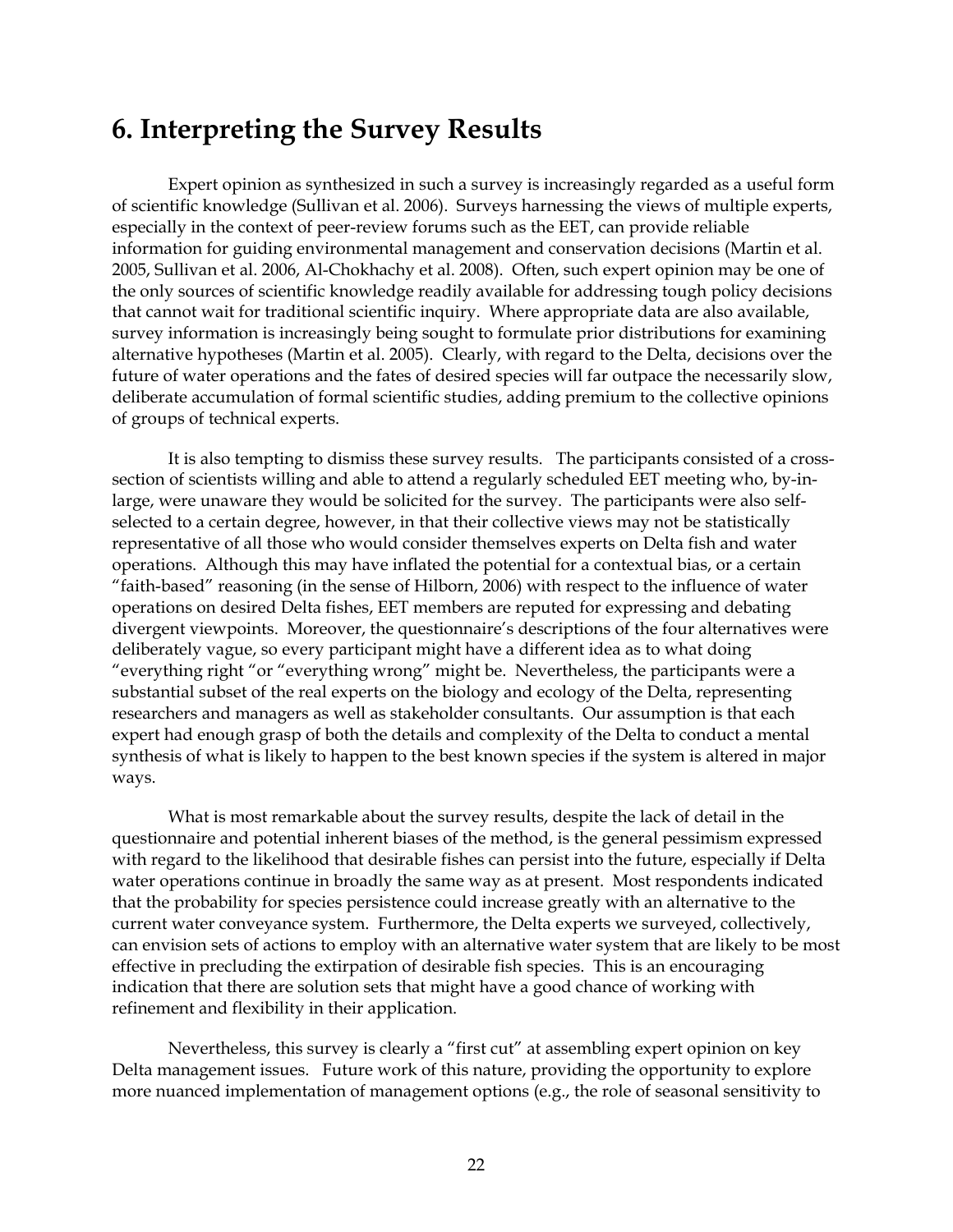management decisions) can provide useful guidance on the development and implementation of Delta ecosystem and water management actions.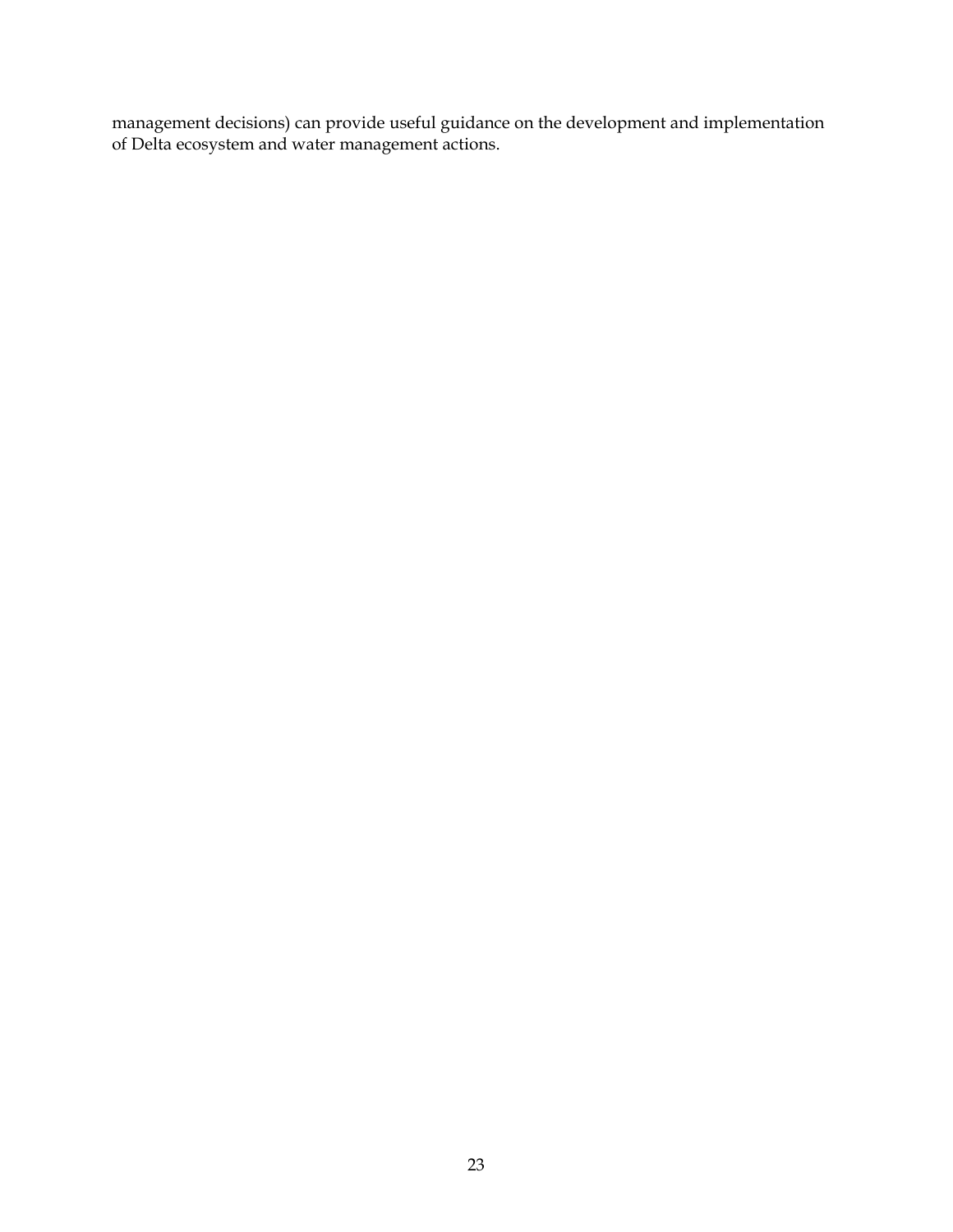# <span id="page-29-0"></span>**Conclusion**

In the absence of more detailed knowledge, rapid assessments by experts are useful for comparing the likely ecological performance of alternative water management policies. The survey of estuarine experts reported here is not the last word on this subject, but it provides some important insights. Despite the inevitable uncertainties, there appears to be a consensus of scientific opinion on several key points that are relevant for forward-looking policymaking in the Delta. First, substantial changes in South Delta pumping volumes and Sacramento River flows are considered far more important for the health of key Delta fish species (delta smelt, longfin smelt, salmon, and striped bass) than other water management factors, such as salinity levels, island flooding rates, and cross-Delta flows. Second, all three strategies that allow continued water exports (continued in-Delta pumping, a peripheral canal, and a dual facility) increase the risks to these key fish species relative to the alternative of ending exports. Third, the details of how export strategies are implemented can greatly improve the prospects for fish. Fourth, the prospects for many desirable Delta fish will diminish with climate change, under all water export alternatives, including ending exports. Finally, the delta smelt face significant risks of extinction no matter which export alternative is chosen, but particularly with continued in-Delta pumping of water exports.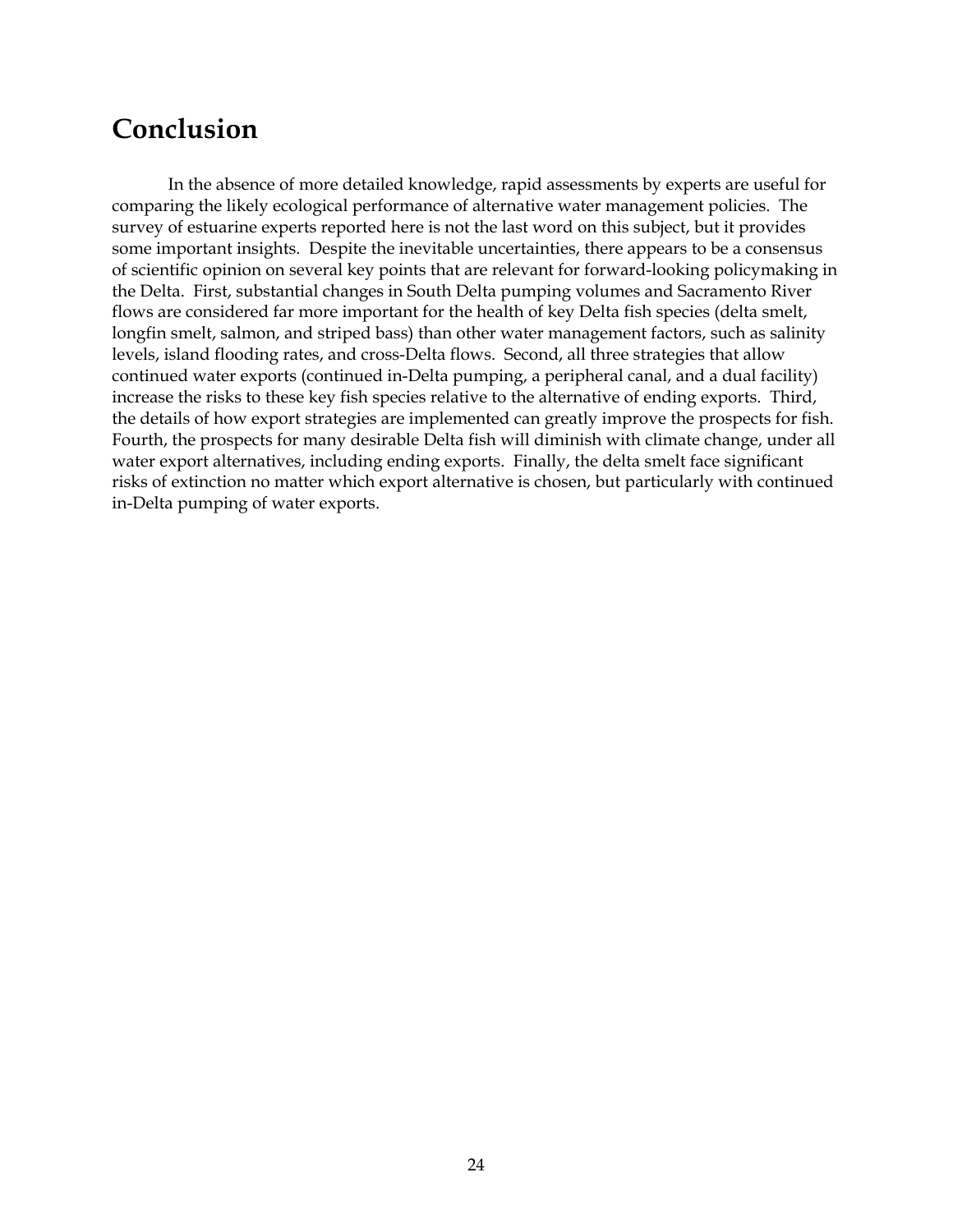# **Addendum E1. The Expert Survey**

### **"Some biologists, engineers, economists, and a geologist walk onto a bar in the Delta, and think about futures for the ecosystem…"**

<span id="page-30-0"></span>

| PART I - Respondent characteristics                     |              |                     |                   |            |                |
|---------------------------------------------------------|--------------|---------------------|-------------------|------------|----------------|
| Employer (circle one): Academic Consulting              | Local Agency | <b>State Agency</b> | Federal Agency    | <b>NGO</b> | Other          |
| Background (circle one area of primary expertise): Fish |              | Zooplankton         | Primary producers |            | <b>Benthos</b> |
|                                                         | Toxicology   | Aquatic vegetation  | Hydrodynamics     |            | Other          |
| Years working on Delta fish/ecosystems:                 |              |                     |                   |            |                |
| Years working on California fish/ecosystems:            |              |                     |                   |            |                |
| Years working on fish or aquatic ecosystems:            |              |                     |                   |            |                |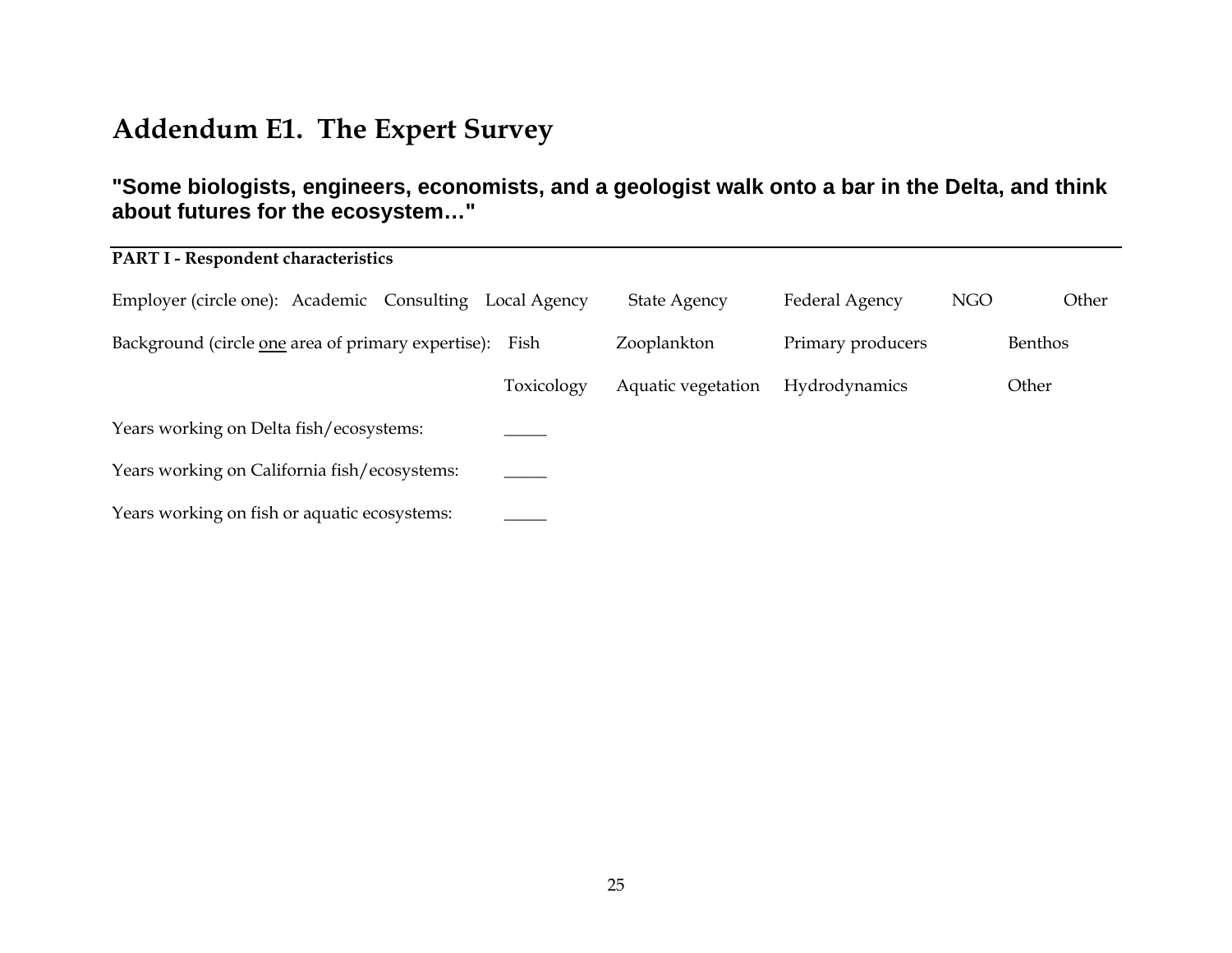#### **PART II – How are species most likely respond?**

You know more about ecosystems in the Delta than any other group. Despite large uncertainties, major decisions will be made about the Delta's future. The current default policy for the Delta is that it will be maintained as it is today, with the added reduction in exports according to the recent Wanger decision, for the foreseeable future (less pumping but continued large exports, reactive responses to levee failures, large expanses dominated by Egeria, etc.). If this basic policy remains in place, what is likely to happen to fish, if despite our best efforts, the following factors a) doubled or b) halved beyond typical conditions in all years? Treat each factor as happening independently, even though you know everything is connected to everything else.

a) **How would a DOUBLING in each factor below affect each fish species' population? Rank fish population effects as follows: +3=strongly improves; +2=somewhat improves; +1=slightly improves; 0=no change;-1=slightly worsens; -2=somewhat worsens; - 3=strongly worsens** 

|                                                                                                         | Rank and direction for DOUBLING of: |               |          |                                    |             |           |            |  |  |  |  |  |
|---------------------------------------------------------------------------------------------------------|-------------------------------------|---------------|----------|------------------------------------|-------------|-----------|------------|--|--|--|--|--|
| <b>Species</b>                                                                                          | S. Delta                            | Island        | W. Delta | Cross-Delta                        | San Joaquin | Sac River | Sac River  |  |  |  |  |  |
|                                                                                                         | pumping                             | flooding rate | salinity | flow                               | R. salinity | Flow      | withdrawal |  |  |  |  |  |
| Delta Examplefish                                                                                       | $-3$                                | $+1$          | $\theta$ | $+2$                               | $-2$        | $+3$      | $-3$       |  |  |  |  |  |
| Delta Smelt                                                                                             |                                     |               |          |                                    |             |           |            |  |  |  |  |  |
| Striped Bass (YOY)                                                                                      |                                     |               |          |                                    |             |           |            |  |  |  |  |  |
| Longfin Smelt                                                                                           |                                     |               |          |                                    |             |           |            |  |  |  |  |  |
| Sac. R. Juvenile Salmon                                                                                 |                                     |               |          |                                    |             |           |            |  |  |  |  |  |
| b) How would a HALVING of each factor below affect each fish species' population? (same scale as above) |                                     |               |          |                                    |             |           |            |  |  |  |  |  |
|                                                                                                         |                                     |               |          | Rank and direction for HALVING of: |             |           |            |  |  |  |  |  |
| <b>Species</b>                                                                                          | S. Delta                            | Island        | W. Delta | Cross-Delta                        | San Joaquin | Sac River | Sac River  |  |  |  |  |  |
|                                                                                                         | pumping                             | flooding rate | salinity | flow                               | R. salinity | Flow      | withdrawal |  |  |  |  |  |
| Delta Examplefish                                                                                       | $+2$                                | $-1$          | $+2$     | $-1$                               | $\Omega$    | $-2$      | $+3$       |  |  |  |  |  |
| Delta Smelt                                                                                             |                                     |               |          |                                    |             |           |            |  |  |  |  |  |
| Striped Bass (YOY)                                                                                      |                                     |               |          |                                    |             |           |            |  |  |  |  |  |
| Longfin Smelt                                                                                           |                                     |               |          |                                    |             |           |            |  |  |  |  |  |
| Sac. R. Juvenile Salmon                                                                                 |                                     |               |          |                                    |             |           |            |  |  |  |  |  |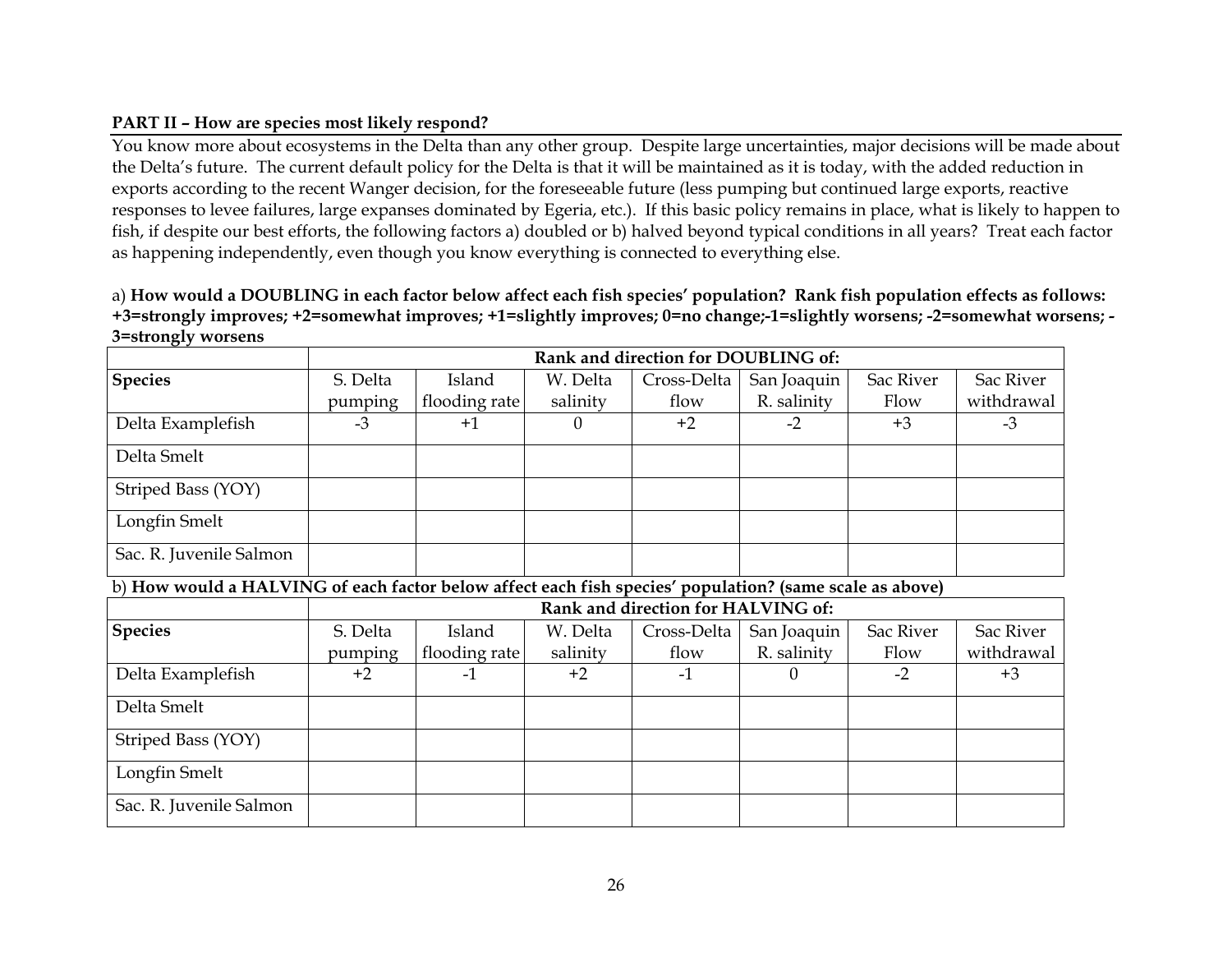#### **PART III – Probabilities of fish species viability**

What is likely to happen to fish, if (1) current conditions and management actions (including Wanger decision) remain the same [In-Delta Intakes], (2) all water exports are halted [No Exports], (3) a peripheral canal becomes the principal export source [Upstream Diversions] or (4) water export is by some combination of a peripheral canal/pipe and in-Delta export pumping ["Dual" intakes].

**1) Current conditions** In your judgment, what is the probability each species will have similar levels or higher populations in the Delta for the next 10 years ("viable" populations)?

|                      | Probabilities of having viable species populations if: |       |                       |       |                              |            |                |            |  |  |
|----------------------|--------------------------------------------------------|-------|-----------------------|-------|------------------------------|------------|----------------|------------|--|--|
|                      | In-Delta intakes                                       |       | No Exports            |       | <b>Peripheral Conveyance</b> |            | "Dual" intakes |            |  |  |
| <b>Species</b>       | All things                                             |       | All things All things |       | All things All things        | All things | All things     | All things |  |  |
|                      | done                                                   | done  | done                  | done  | done wrong                   | done right | done           | done right |  |  |
|                      | wrong                                                  | right | wrong                 | right |                              |            | wrong          |            |  |  |
| Delta examplefish    | 25                                                     | 75    | 50                    | 100   | 50                           | 100        | 10             | 90         |  |  |
| Delta Smelt          |                                                        |       |                       |       |                              |            |                |            |  |  |
| Striped Bass (YOY)   |                                                        |       |                       |       |                              |            |                |            |  |  |
| Longfin Smelt        |                                                        |       |                       |       |                              |            |                |            |  |  |
| Sacramento R. Salmon |                                                        |       |                       |       |                              |            |                |            |  |  |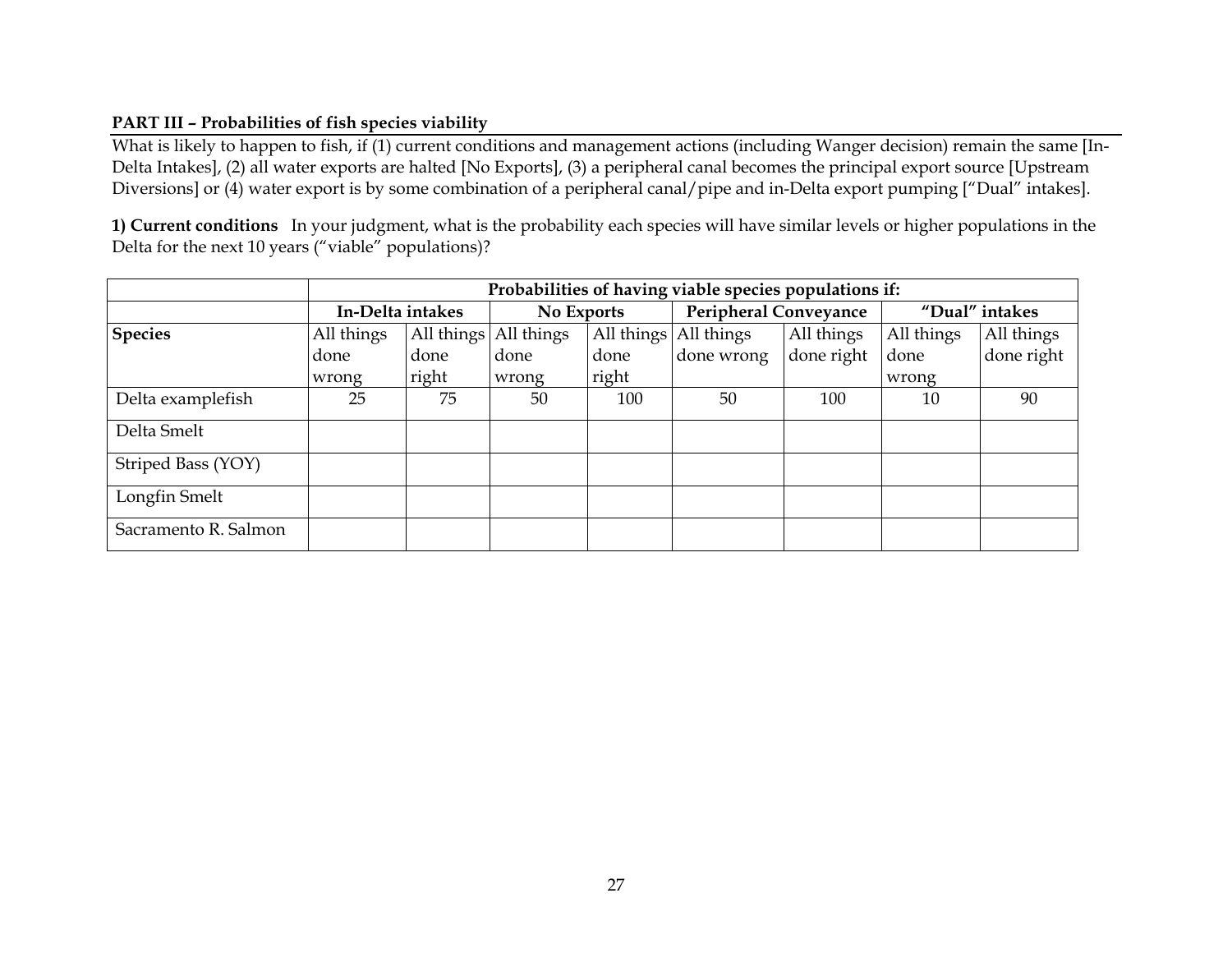**2) Projected future conditions** Assume the Delta is moving towards many more permanently failed islands over the next 20-80 years, with sea levels 1-3 ft higher. Some of the water quality changes are likely to be those presented from the hydrodynamics model results. Assume for the moment that water exports remain at levels similar to those resulting from the Wanger decision. Under such conditions, with no additional ecosystem management expenditures, if you had to make an assessment today:

In your judgment, what is the probability that each of the following species will have viable populations?

|                      | Probabilities of having viable species populations if: |                       |            |       |                              |            |                |            |  |  |
|----------------------|--------------------------------------------------------|-----------------------|------------|-------|------------------------------|------------|----------------|------------|--|--|
|                      | In-Delta intakes                                       |                       | No Exports |       | <b>Peripheral Conveyance</b> |            | "Dual" intakes |            |  |  |
| <b>Species</b>       | All things                                             | All things All things |            |       | All things All things        | All things | All things     | All things |  |  |
|                      | done                                                   | done                  | done       | done  | done wrong                   | done right | done           | done right |  |  |
|                      | wrong                                                  | right                 | wrong      | right |                              |            | wrong          |            |  |  |
| Delta Smelt          |                                                        |                       |            |       |                              |            |                |            |  |  |
| Striped Bass (YOY)   |                                                        |                       |            |       |                              |            |                |            |  |  |
| Longfin Smelt        |                                                        |                       |            |       |                              |            |                |            |  |  |
| Sacramento R. Salmon |                                                        |                       |            |       |                              |            |                |            |  |  |

#### **PART IV – Targeting new ecosystem investments**

The exercise above assumed changes in water operations, with no additional ecosystem management expenditures. However, some ecosystem management activities and investments might improve fish populations in the future, beyond current actions. Given your current understanding, what are the most promising Delta ecosystem improvement actions for future conditions (sea level rise and more permanently flooded islands)? (You may rank these if you'd like.)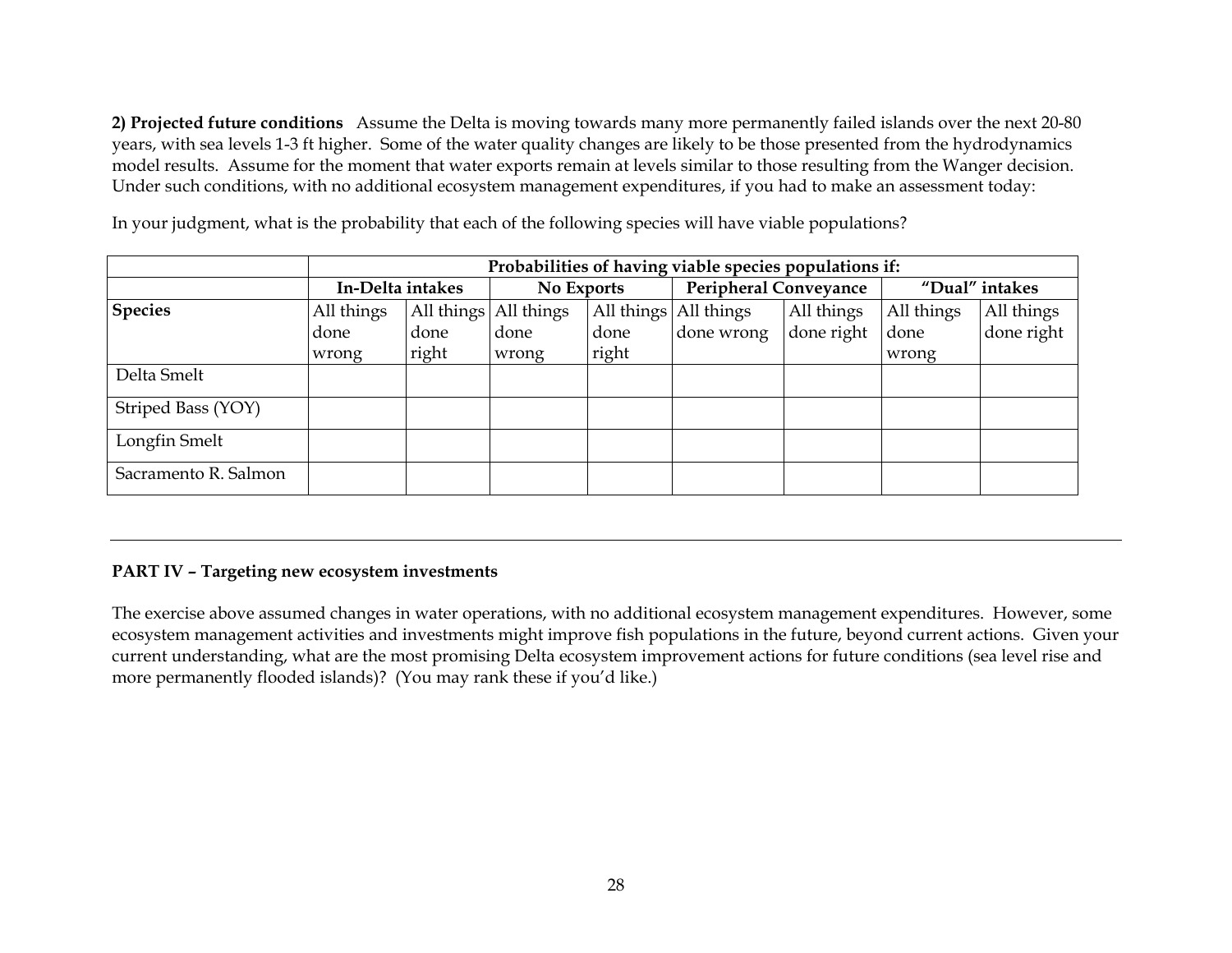# <span id="page-34-0"></span>**References**

Al-Chokhachy, R., W. Fredenberg, and S. Spalding. 2008. "Surveying professional opinion to inform bull trout recovery and management decisions." *Fisheries* 33:18-28.

Hilborn, R. 2006. "Faith-based fisheries." *Fisheries* 31:554-555.

Martin, T.G., P.M. Kuhnert, K. Mengersen, and H.P. Possingham. 2005. "The power of expert opinion in ecological models using Bayesian methods: impact of grazing on birds." *Ecological Applications*. 15:266-280.

Sullivan, P.J., J.M. Acheson, P.L. Angermeier, T. Faast, J. Flemma, C.M. Jones, E.E. Knudsen, T.J. Minello, D.H. Secor, R. Wunderlich, B.A. Zanetell. 2006. "Defining and implementing best available science for fisheries and environmental science, policy, and management." American Fisheries Society, Bethesda, Maryland, and Estuarine Research Federation, Port Republic, Maryland. 30 pages.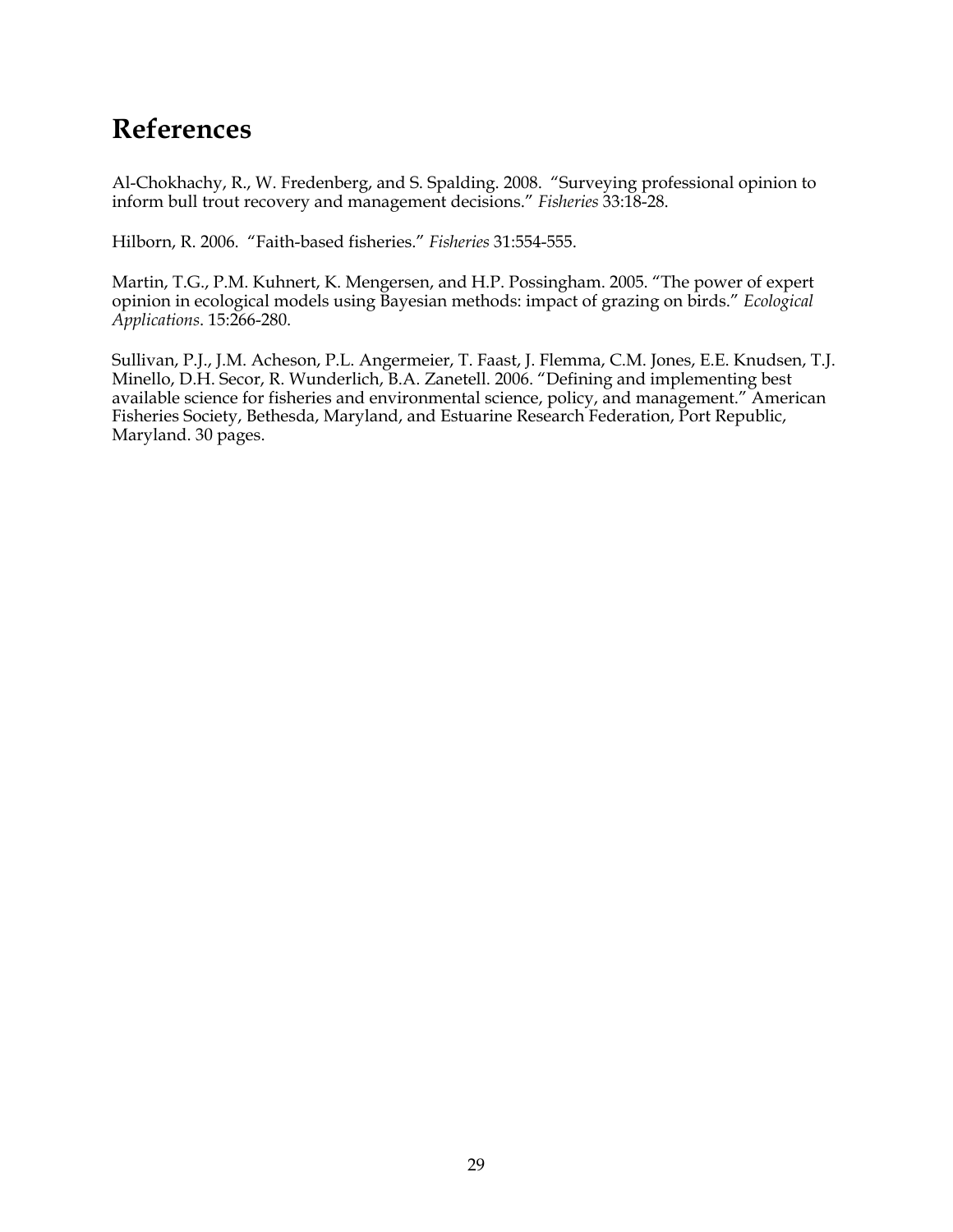### <span id="page-35-0"></span>**About the Authors**

**William A. Bennett** is a professional researcher in fish ecology with the John Muir Institute of the Environment at the University of California, Davis. His research has focused primarily on understanding the population dynamics of fishes in the San Francisco Estuary and near-shore marine environments in California. He has worked extensively with the Interagency Ecological Program and the CALFED Bay-Delta program to investigate the delta smelt and striped bass populations in the San Francisco Estuary. His work with the Pacific Estuarine Ecosystem Indicator Research Consortium has focused on tidal-marsh goby populations. He has also studied the relative influences of fishing intensity and climate change on the near-shore rockfish fishery.

**Ellen Hanak** is a senior fellow and associate director of research at the Public Policy Institute of California. Her career has focused on the economics of natural resource management and agricultural development. At PPIC, she has launched a research program on water policy and has published reports and articles on water marketing, water and land use planning, water conservation, and management of the Sacramento-San Joaquin Delta. Other areas of expertise include infrastructure finance and climate change. Before joining PPIC in 2001, she held positions with the French agricultural research system, the President's Council of Economic Advisers, and the World Bank. She holds a Ph.D. in economics from the University of Maryland.

**Jay R. Lund** is a professor in the Civil and Environmental Engineering Department at the University of California, Davis, where he holds the Ray B. Krone Chair in Environmental Engineering and is an Associate Director of the Center for Watershed Sciences. He specializes in the management of water and environmental systems. He served on the Advisory Committee for the 1998 and 2005 California Water Plan Updates, is a former Editor of the *Journal of Water Resources Planning and Management*, and has authored or co-authored over 200 publications.

**Peter B. Moyle** has been studying the ecology and conservation of freshwater and estuarine fish in California since 1969 and has focused on the San Francisco Estuary since 1976. He was head of the Delta 145 Native Fishes Recovery Team and a member of the Science Board for the CALFED Ecosystem Restoration Program. He has authored or coauthored over 160 scientific papers and five books, including Inland Fishes of California (2002). He is a professor of fish biology in the Department of Wildlife, Fish, and Conservation Biology at the University of California, Davis and is associate director of the UC Davis Center for Watershed Sciences.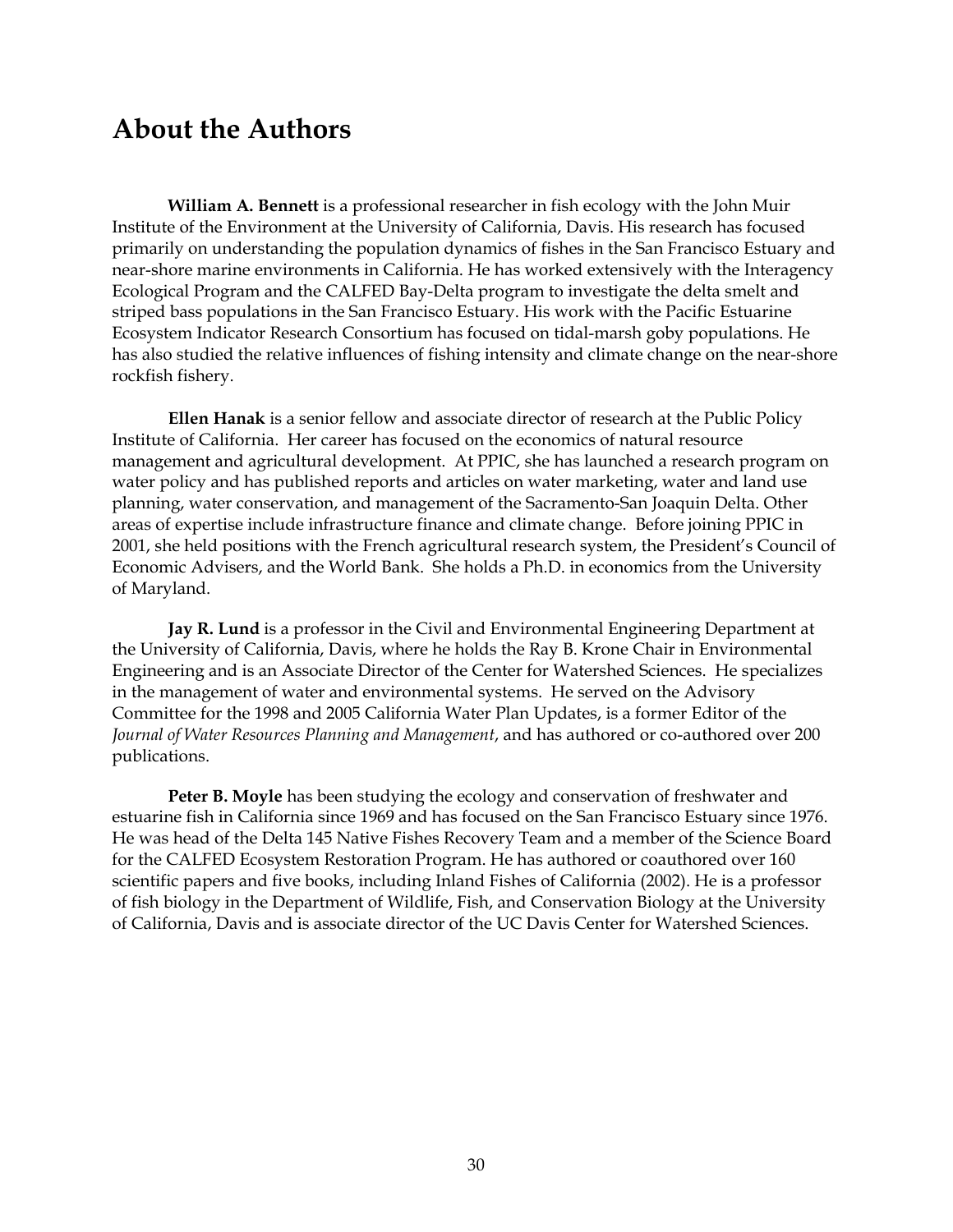#### **PUBLIC POLICY INSTITUTE OF CALIFORNIA**

#### **Board of Directors**

**Thomas C. Sutton,** *Chair* 

Retired Chairman and Chief Executive Officer Pacific Life Insurance Company

**Mark Baldassare** 

President and Chief Executive Officer Public Policy Institute of California

**Ruben Barrales**  President and Chief Executive Officer

San Diego Regional Chamber of Commerce

**Edward K. Hamilton**  Chairman Hamilton, Rabinovitz & Associates, Inc.

**Gary K. Hart**  Former State Senator and Secretary of Education State of California

#### **Walter B. Hewlett**

Director Center for Computer Assisted Research in the Humanities

**Donna Lucas** 

Chief Executive Officer Lucas Public Affairs

#### **Leon E. Panetta**

Director The Leon & Sylvia Panetta Institute for Public Policy

**Ki Suh Park**  Design and Managing Partner Gruen Associates

**Constance L. Rice**  Co-Director The Advancement Project

**Raymond L. Watson**  Vice Chairman of the Board Emeritus The Irvine Company

**Carol Whiteside**  President Emeritus Great Valley Center